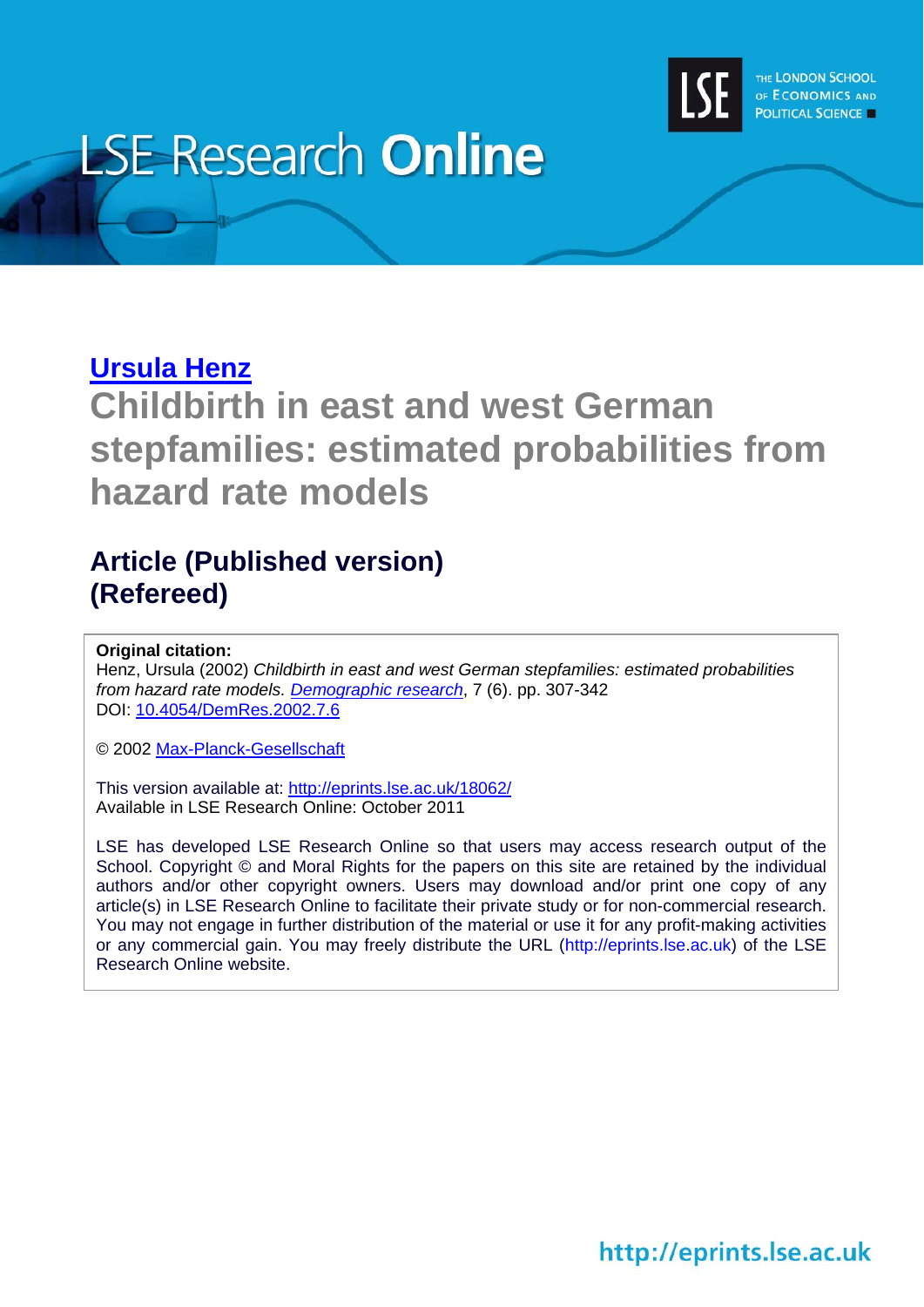

*Demographic Research* a free, expedited, online journal of peer-reviewed research and commentary in the population sciences published by the Max Planck Institute for Demographic Research Doberaner Strasse 114 · D-18057 Rostock · GERMANY www.demographic-research.org

## *DEMOGRAPHIC RESEARCH*

VOLUME 7, ARTICLE 6, PAGES 307-342 PUBLISHED 08 AUGUST 2002 www.demographic-research.org/Volumes/Vol7/6/ DOI: 10.4054/DemRes. 2002. 7.6

*Research Article* 

## **Childbirth in East and West German Stepfamilies Estimated probabilities from hazard rate models**

**Dr. Ursula Henz** 

© 2002 Max-Planck-Gesellschaft.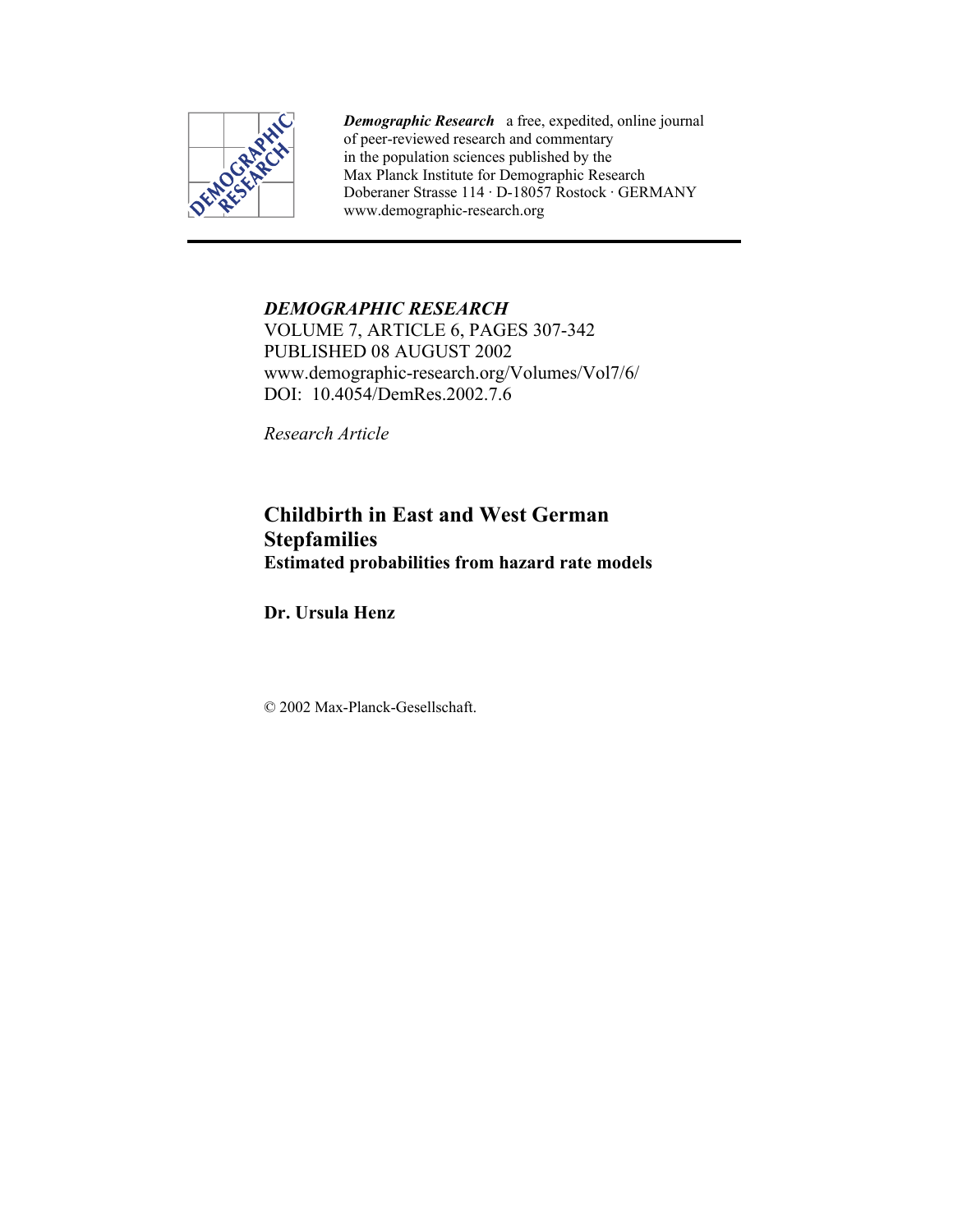## **Table of Contents**

| $\mathbf{1}$   | Introduction                            | 308 |
|----------------|-----------------------------------------|-----|
| 2              | Analyses of stepfamily fertility        | 310 |
| 3              | Model                                   | 312 |
| 3.1            | Model specification                     | 312 |
| 3.2            | The probability of having another child | 316 |
| $\overline{4}$ | Data set and Variables                  | 317 |
| 4.1            | Data set                                | 317 |
| 4.2            | Identifying non-shared children         | 318 |
| 4.3            | Some partnership characteristics        | 319 |
| 4.4            | Covariates                              | 321 |
| 5              | Results from the multivariate models    | 323 |
| 6              | Summary and Discussion                  | 329 |
| 7              | Acknowledgements                        | 330 |
|                | <b>Notes</b>                            | 331 |
|                | References                              | 333 |
|                | Appendices A-D                          | 335 |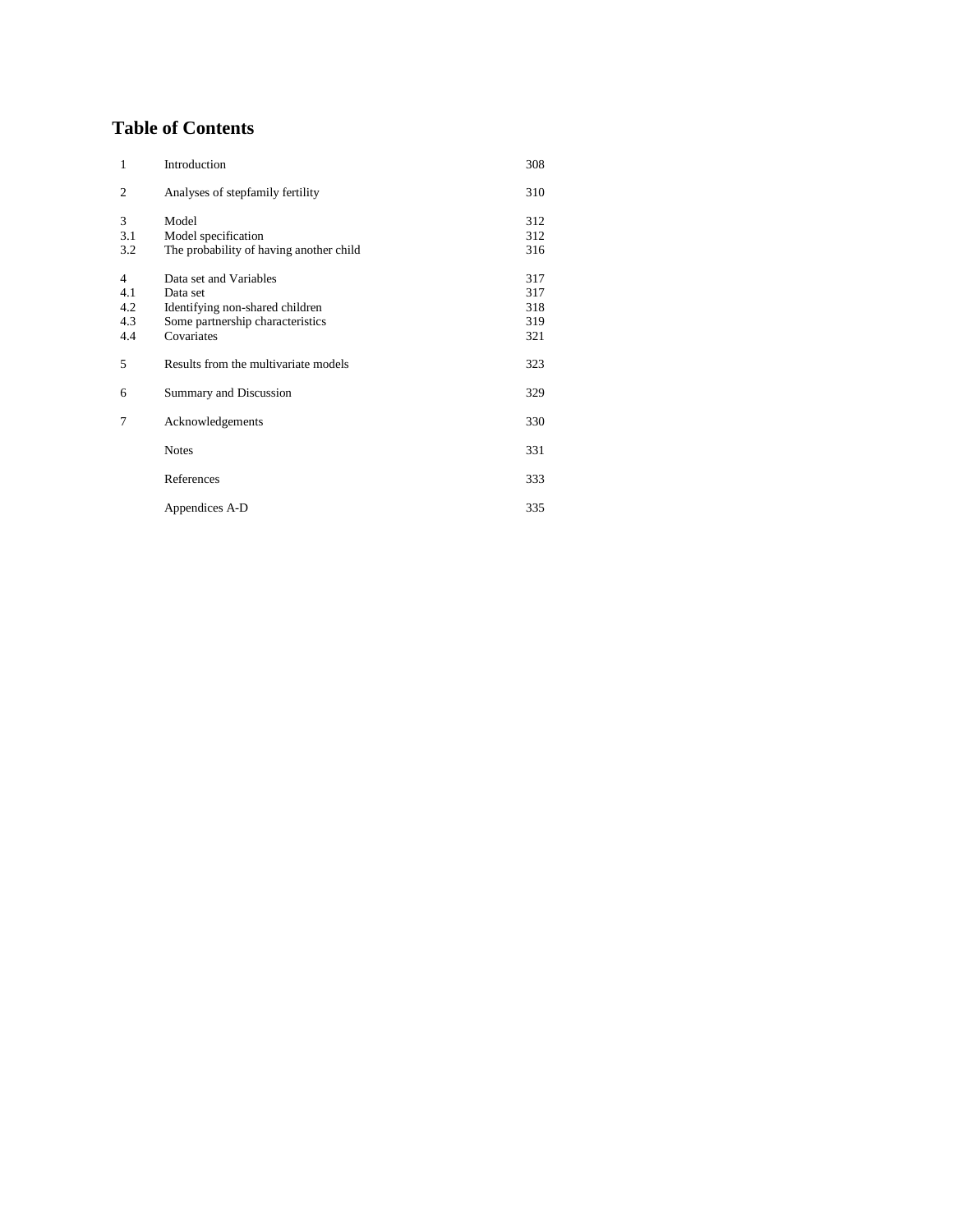*Research Article*

## **Childbirth in East and West German Stepfamilies Estimated probabilities from hazard rate models**

#### **Dr. Ursula Henz<sup>1</sup>**

#### **Summary**

The present paper studies birth rates in partnerships with at least one child. This child is either a shared child of the couple or it comes from a previous partnership of one of the partners. Data from the German "Fertility and Family Survey" (FFS) is used to estimate piecewise-linear log-hazard models for having another child. Time starts at partnership formation for stepfamilies, and at the birth of the previous child for couples with a shared child. These different measurements of time are accounted for in the model by using two different clocks. The estimated parameters are used to calculate the estimated probabilities for having a second or a third child within a certain time period. The results show that birth rates of stepfamilies and of couples with only shared children are not proportional. The differences between the estimated probabilities of having another child tend to be largest for short durations; for longer durations some the differences in speed balance out each other. One way to interpret the findings of the study is that stepfamilies and families with only shared children may differ in their wish to have a child, but that these differences diminish over time.

 $\overline{a}$ 

<sup>1</sup> London School of Economics, Department of Sociology, Houghton Street, London WC2A 2AE, Great Britain. Tel: +44 (0) 20 7955 6139, Fax: +44 (0) 20 7955 7405, e-mail: U.Henz@lse.ac.uk.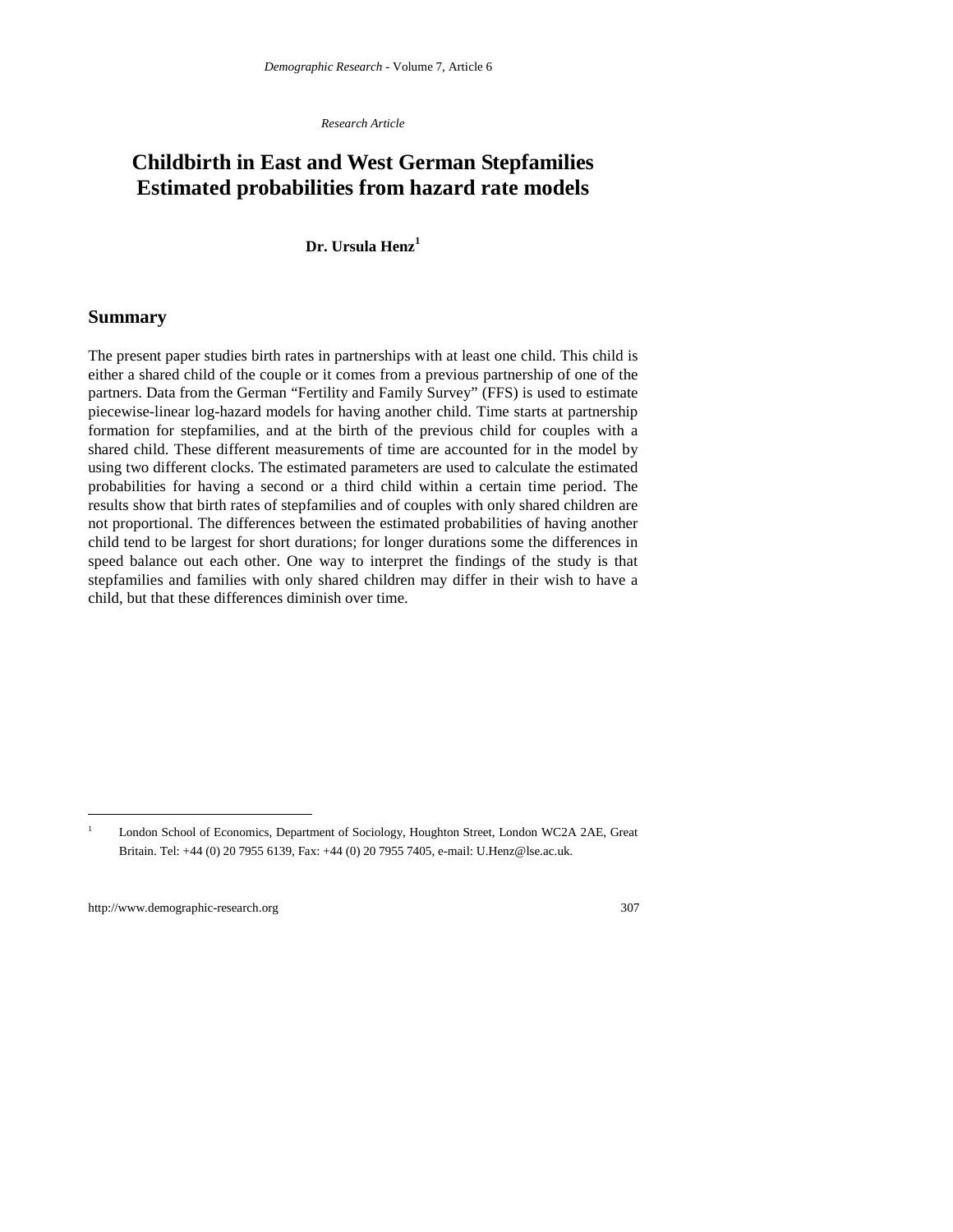## **1. Introduction**

The present paper discusses modelling issues concerning the comparison of childbearing behaviour of stepfamilies and families with no children from earlier partners. The predominantly methodological question is discussed using the example of East and West Germany.

In recent years the rise in the number of stepfamilies in most Western countries has increased the interest in this family form (Hobcraft and Kiernan 1995). In West Germany four percent of all children are stepchildren while this is true for ten percent of all children in East Germany (Bien, Hartl and Teubner 2001). Stepfamilies are often described as having special problems, resulting in a lower stability of stepfamilies compared to families without stepchildren (Friedl 1988, Ganong and Coleman 1994, Walper 1993).

The problems of stepfamilies result from a number of factors, for example from the multiple tensions experienced in stepfamilies, the special developmental tasks required in these families, and the lack of role definitions for parents and children in stepfamilies (Friedl 1988, Furstenberg 1987, Nave-Herz 1994, Walper 1993). One way of strengthening the cohesion of the new family is to have another child. The new child can bind all the different family members together and thereby counterbalance their disparate interests and needs. One could, therefore, assume a high probability for a first common child in stepfamilies.

Many couples do, however, abstain from having a common child. The parents may fear that a new child may cause additional tensions in the family. Furthermore, at least one partner in a stepfamily has experienced a family break-up and may be sceptical about having another child. Finally, financial considerations, or related considerations about housing or employment, may also deter the couple from having another child.

The present paper analyses stepfamily fertility in East and West Germany focusing on the impact of children from earlier partners. Fertility decisions in stepfamilies differ from the patterns observed for childless partnerships because the two partners have separate fertility histories and often are at different stages of the parenting processes. They may have a different number of children, children at very different ages, or one of them may not yet be a parent at all.

Studies of stepfamily fertility have used the value-of-children approach to derive hypotheses about birth rates (Blake 1979, Griffith, Koo and Suchindran 1985, Vikat, Thomson and Hoem 1999). A key hypothesis assumes that first childbirth in a partnership reflects two potential social functions of the first child: it confirms the union (union-confirmation hypothesis) and it confers the status of a parent if one of the partners is not yet a parent (parenthood hypothesis). If the union-confirmation hypothesis is true, then, ceteris paribus, couples without a shared child should have a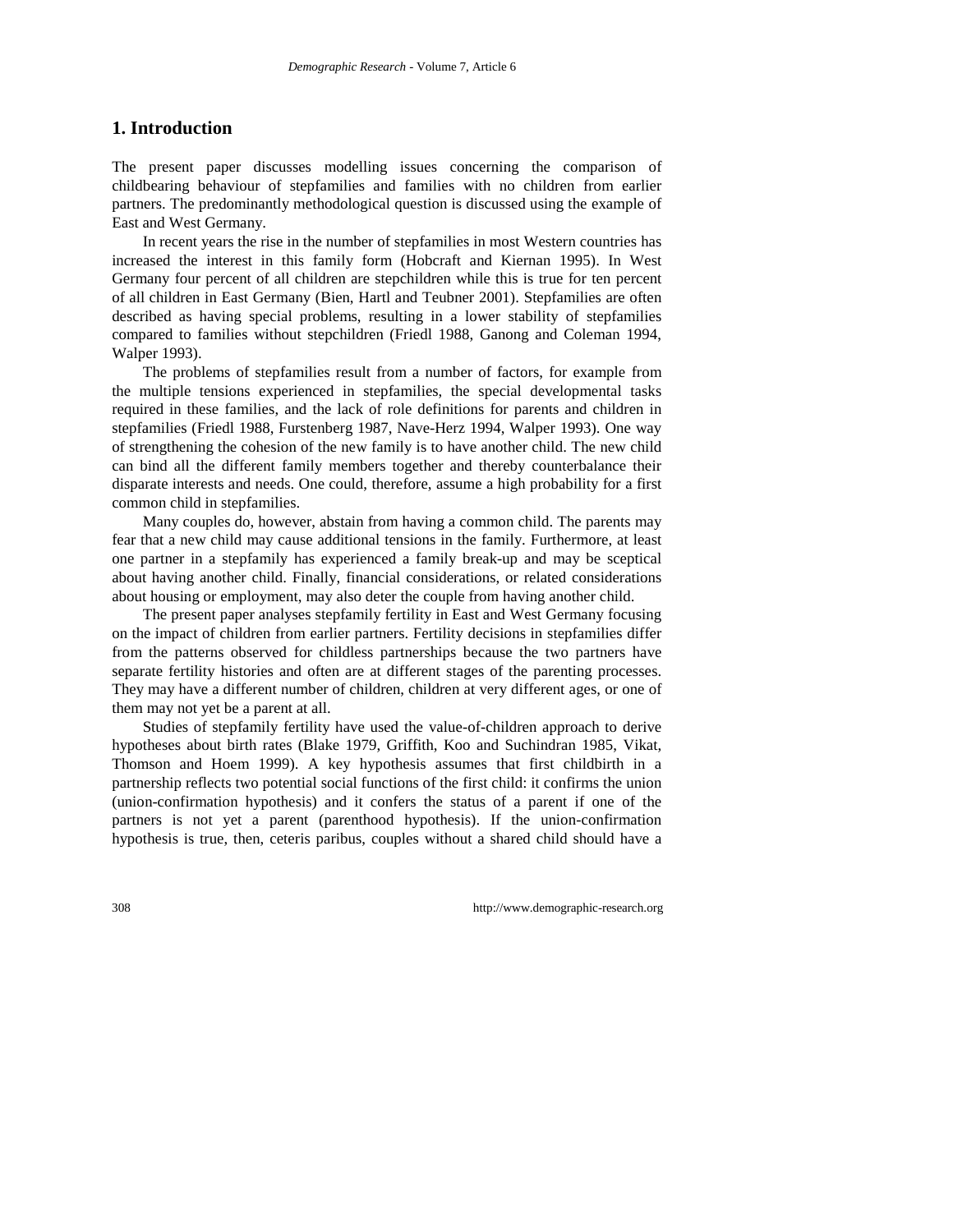higher birth rate than couples with a shared child. According to the parenthood hypothesis one expects, ceteris paribus, a higher birth rate if one partner has not yet a child of his or her own compared to a situation where both partners are already parents. Couples have a second child to provide a sibling for the first child (sibling hypothesis). In stepfamilies any shared child of the couple has at least one half-sibling. Whether the half-sibling can fully take the role of an older sibling should depend on the frequency of contact between the children as well as on the age gap between them.

The main interest of the present paper is to obtain a valid model for comparing childbearing behaviour of stepfamilies and families with no children from earlier partners. It turns out that the ceteris-paribus conditions from the previous paragraph are difficult to translate into a statistical model. In a recent paper Thomson and colleagues characterised the situation of the couple by the total number of children of both partners, both partners' ages, calendar time and duration since partnership formation or since the birth of the previous shared child (Thomson et al. in press). The present paper elaborates and modifies this analysis. One problem of comparing childbirth in stepfamilies with childbirth to partners with only shared children is caused by the genuine difference in the measure of time. While the risk for conception is assumed to start at union formation for couples without a shared child it starts at the birth of the previous shared child for couples who have already a shared child. The models assume proportional birth rates in the two situations. There is, however, no obvious argument why the two birth rates should be proportional. The assumption can be tested by giving up the proportionality assumption of birth rates for couples with and without a shared child. Instead separate baseline hazard rates are estimated for different patterns of parenthood. The estimation results show that the shape of the birth rates differ considerably between couples with and without a child from an earlier partnership.

The models presented in Thomson and colleagues' paper (Thomson et al. in press) allow testing directly the hypotheses derived from the value-of-children approach. Giving up the proportionality assumption means that these hypotheses cannot be tested directly any more. Instead I suggest an indirect method for evaluating the hypotheses. The estimated model parameters are used to calculate estimated probabilities of childbirth for various durations and covariate combinations. These estimated probabilities can depict the differences between childbearing behaviour of families with and without children from earlier partnerships as they are predicted by the model.

To simplify the following exposition, couples with only shared children will be called "orthodox families" for the rest of the paper. In section 2 earlier studies of stepfamily fertility are reviewed from a methodological perspective. In section 3 a modified and less restrictive model is presented and discussed. The formula for the estimated event probability in piecewise-linear log-hazard rate models is derived in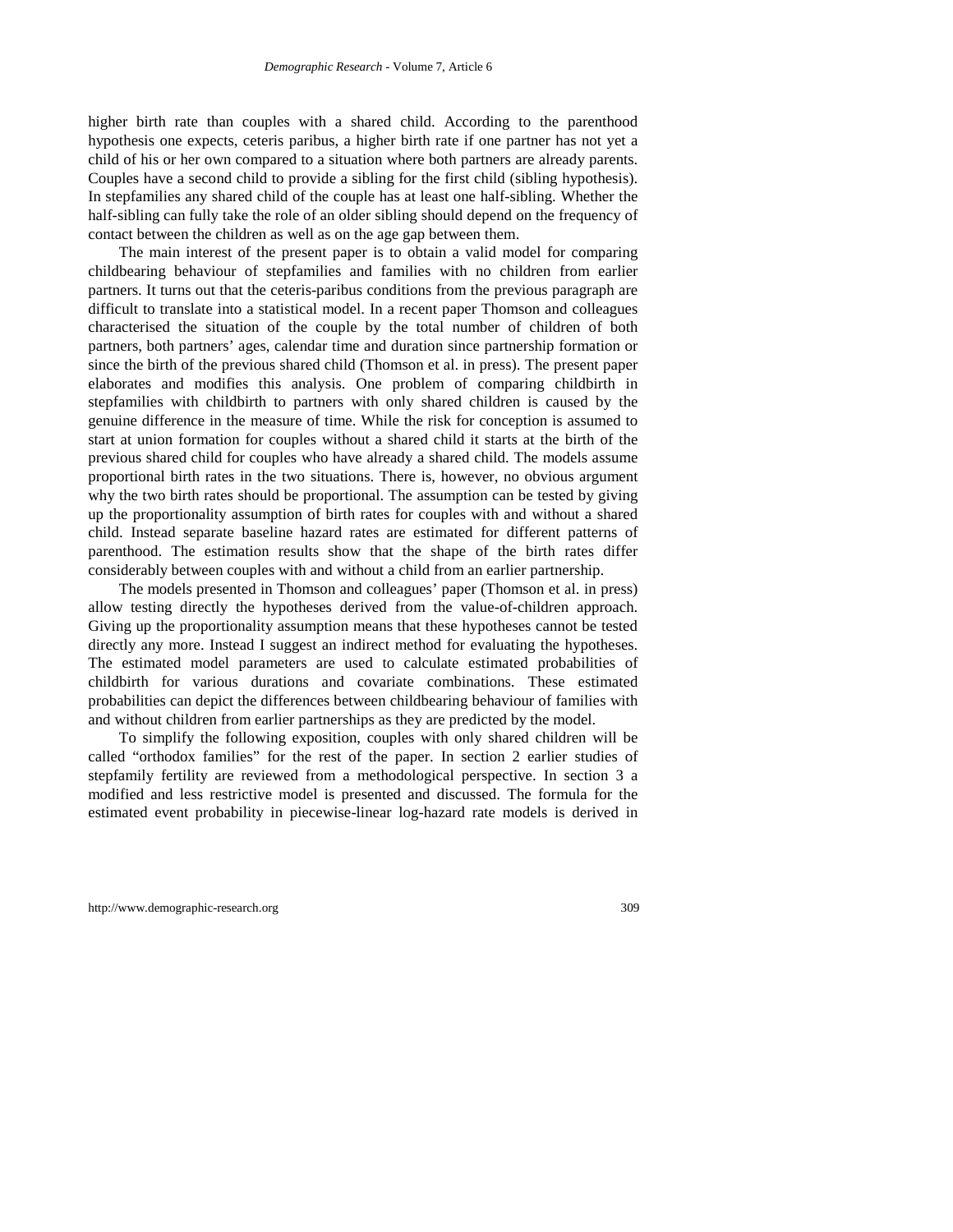section 3.2. The data set and the variables are described in section 4. Section 5 gives the results for the German data. Conclusions are presented in section 6.

## **2. Analyses of stepfamily fertility**

Early studies of childbirth after remarriage have compared the average number of children of women in stable partnerships with that of women who had experienced a partnership breakdown.(Note 1) Divorced, widowed, and re-married women were found to have fewer children at the end of their fertile ages than women who stayed in their first marriages. To understand these differences one needs to consider further circumstances that typically differ between women in stable marriages and women who experience partnership disruption. Consequently, later analyses of stepfamily fertility have used multivariate models, i.e. hazard rate models.

Studying women's fertility in a second marriage, Griffith, Koo and Suchindran (1985) estimated the effect of woman's prior child bearing, controlling for a number of other indicators. Using the 1973 National Survey of Family Growth they found that birth rates were highest if the youngest child was below two years of age. "It appears that having a new child is an important part of the process of creating a new family and that many couples seek to begin this process quickly" (ibid. p. 82). Griffith, Koo and Suchindran did not find a significant impact of the woman's number of children.

In another study of childbirth in women's second marriages, Wineberg (1990) used the 1985 Current Population Survey. He found that women who had two or more children at remarriage had lower odds of having a child in the new marriage than women with zero or one child at remarriage. Wineberg interpreted this finding as support for the view that "a child is needed to confirm adult status and complete one's family" (ibid. p 37).

Jeffries, Berrington and Diamond (2000) have presented a study of childbearing after marital dissolution using data about Britain. The analysed time period starts right at the end of women's first marriage; that is both times in and outside of partnerships are included. The findings are similar to those of Griffith and colleagues. Women with a child under age five are more likely to have another baby, while parity at marital dissolution has only a small impact on the birth rate.

All three studies, which have just been described, take only women's children from earlier partners into account. In a number of papers, Thomson has extended this approach by asking, what role men's children from earlier partners play for fertility decisions. Including information about men's children from earlier partners should give a more complete picture of couples' childbearing decisions. Thomson applies this idea by using the U.S. National Survey of Families and Households (NSFH) (Thomson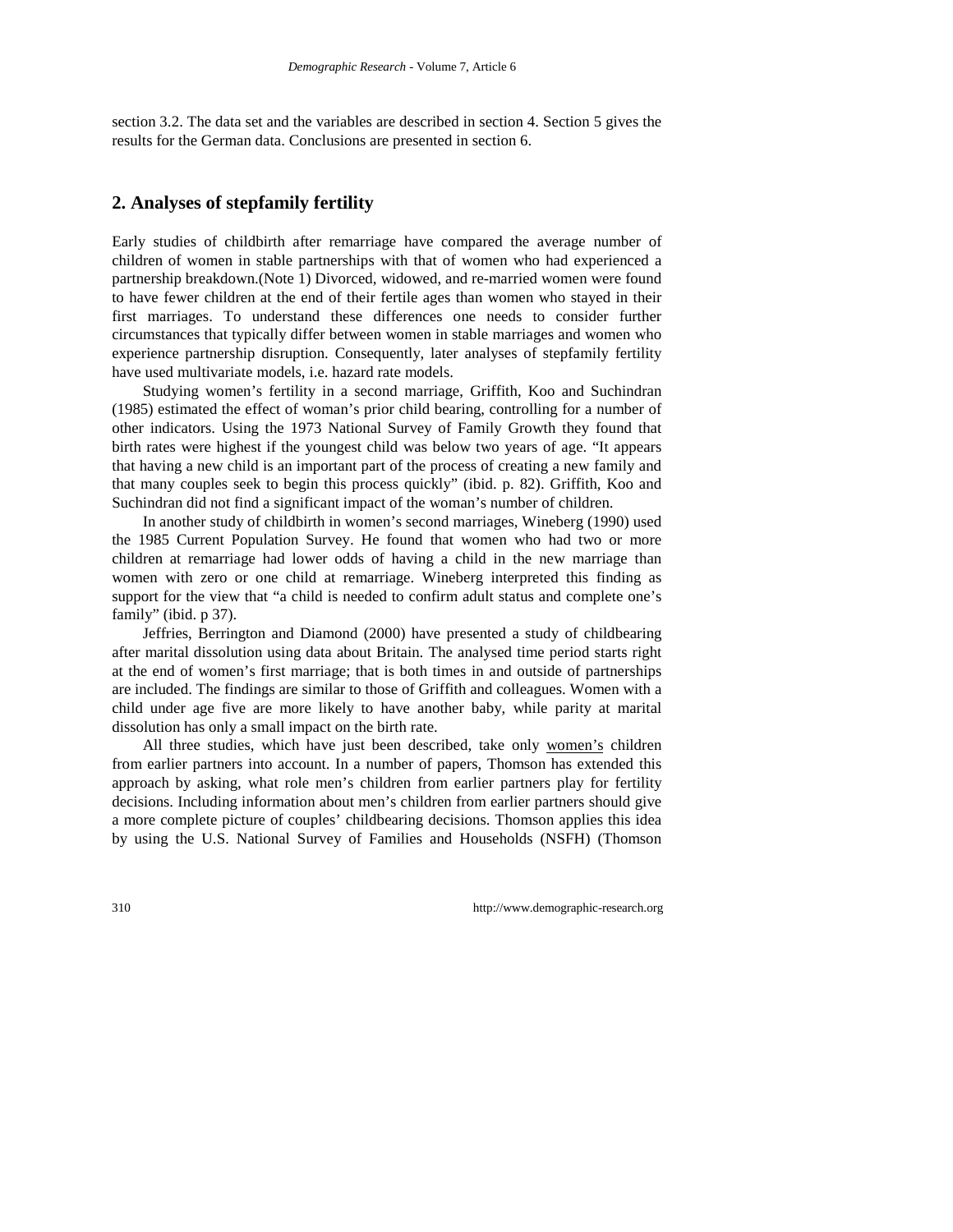1997). The paper addresses fertility decisions of all married couples and considers information about both partners' children from previous unions. In the 1987-88 interview of NSFH, both spouses give details about their children living in the household and, if appropriate, about their children living elsewhere. Thomson presents models for conception during the period from six month after the first interview until up to six months after the second interview in 1992-94. She estimates rates for various configurations of his children, her children, and shared children, finding support for the union-confirmation hypothesis, the parenthood hypothesis and the sibling hypothesis. Due to small numbers for some of the configurations, many differences are, however, not significant.(Note 2)

In another study, Vikat, Thomson and Hoem (1999) have analysed fertility patterns in Swedish stepfamilies. They have estimated hazard rate models for the first birth in the current union, for second and for third births in the current union, for lifetime first births and for lifetime second and third births. The results indicate that a couple wants a shared child independently of either partner's parity at union formation. The study provides no support for the parenthood hypothesis, as there was no difference in the rate of first shared birth according to whether the respondent was childless or not.

Buber and Prskawetz (2000) estimated hazard-rate models for first births in second unions in Austria. They found support for the union-commitment hypothesis but no support for the parenthood hypothesis. Buber and Prskawetz distinguished between coresident and non-resident children from earlier partnerships. In Austria, first-birth rates in a second union are predominantly influenced by children who live in the household while non-resident children have only a weak influence.

Most studies discussed so far provide only partial insight into stepfamily fertility because they either study only specific partnerships, or they study only children of a specific birth order. In a more recent study, Thomson and collaborators take again a more general approach to stepfamily fertility and compare birth rates in stepfamilies with birth rates of couples with only shared children (Thomson et al. in press). If the models include indicators for all relevant differences between the types of families, the remaining differences associated with child composition – his, her or their children – should inform us about the value of children. More precisely, the models include indicators that allow us to simultaneously test the union commitment, the parenthood and the sibling hypothesis. The paper includes analyses of stepfamily fertility in Austria, Finland, France and West Germany. The estimations are based on data from the European Family and Fertility Surveys, which provide information about all children of respondent's present and earlier partners. The results show that birth rates are higher if one of the children in the family is a stepchild. In Austria and France couples without a shared child have a higher birth risk especially when the women has not yet an own child.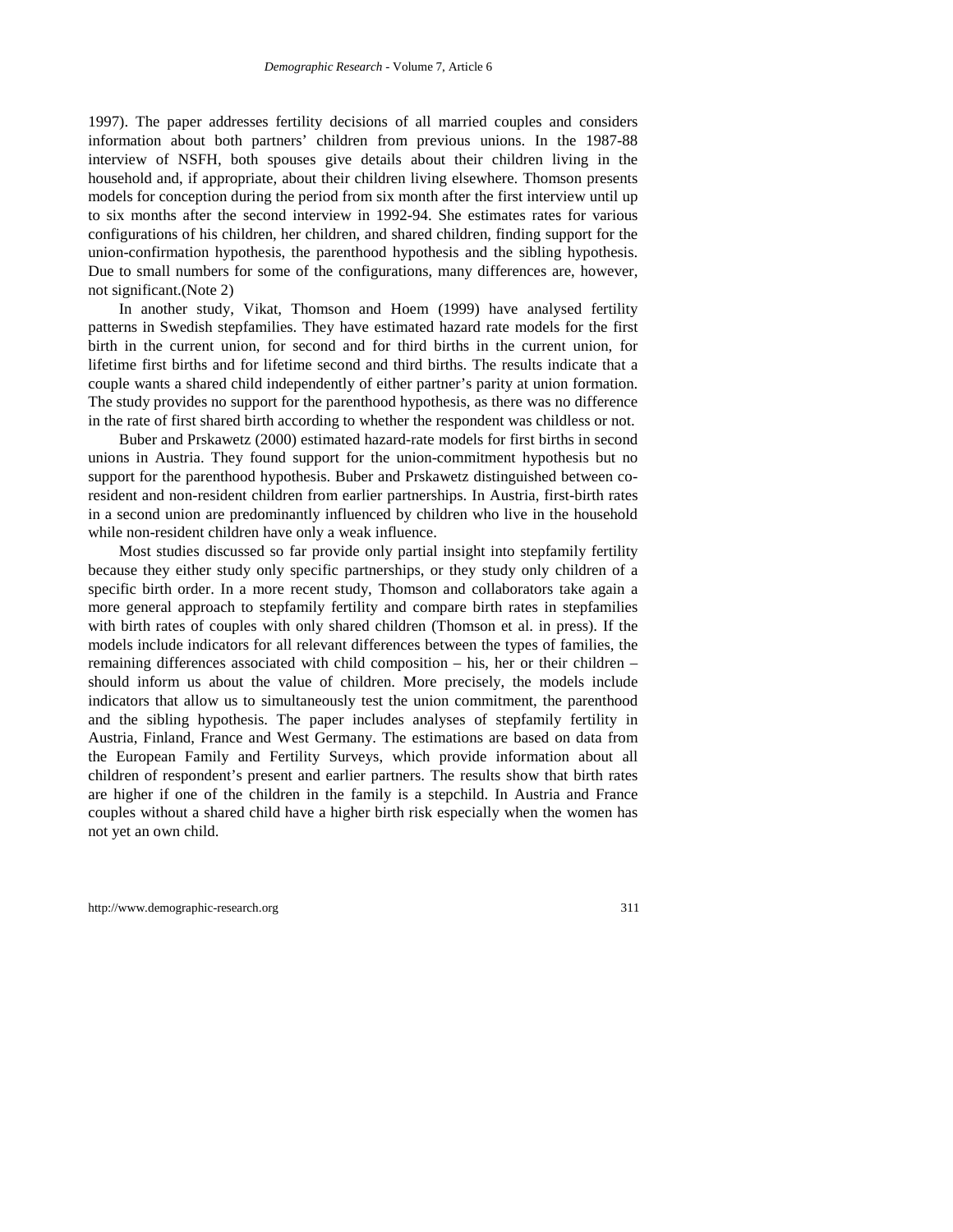However, the direct comparison of couples with and couples without a shared child comes at a price. It consists of the difficulty of defining the start of the period when the couple is at risk of conceiving a child. Thomson and collaborators use the birth date of the previous shared child as the starting point if the couple already has a shared child. Otherwise, the date of partnership formation is used. Problems associated with this specification will be discussed further in section 3.1.

Another elaboration of stepfamily fertility models refers to the endogeneity of the number of children born in a stepfamily to the partnership process. Lower birth rates in stepfamilies may be related to the lower stability of this kind of partnerships. Thomson and collaborators (1999) have simultaneously estimated birth rates and several other events in the partnership history, namely union dissolution, transforming a cohabiting union into marriage, and whether the union was formed by cohabitation or by marriage. By introducing terms for unobserved heterogeneity it was possible to test to what degree selectivity processes have an impact on the estimated effect of pre-union parity on the birth rate. The results showed only weak effects of unobserved heterogeneity. The union commitment hypothesis of first births in stepfamilies is supported. Furthermore it was shown that the probability of childbirth is reduced if the youngest child is more than three years old.

#### **3. Model**

#### **3.1 Model specification**

The present paper investigates birth rates in partnerships with children. Time starts at union formation if the couple already has a child at this point in time, and it starts anew after each childbirth within the union. The start of the partnership is the date of moving together or the marriage date, whichever occurred first.

As pointed out before, the genuine difference in process time in studies of first births and higher order births in a union could be problematic. In the paper by Thomson and collaborators (in press), time starts at union formation for first births in a union and at the birth of the previous child for second and higher order union births. In both cases process time ends at conception, that is nine months before the birth, or, if the couple does not have another child, at partnership break-up or interview, whichever occurs first.(Note 3) If the rates of first and of higher order birth in a union are proportional, a common baseline can be assumed and differences in birth rates can be estimated by using appropriate covariates.

From a substantive viewpoint, the proportional hazard assumption should be correct if childbirth and marriage mark in the same way the starting point of otherwise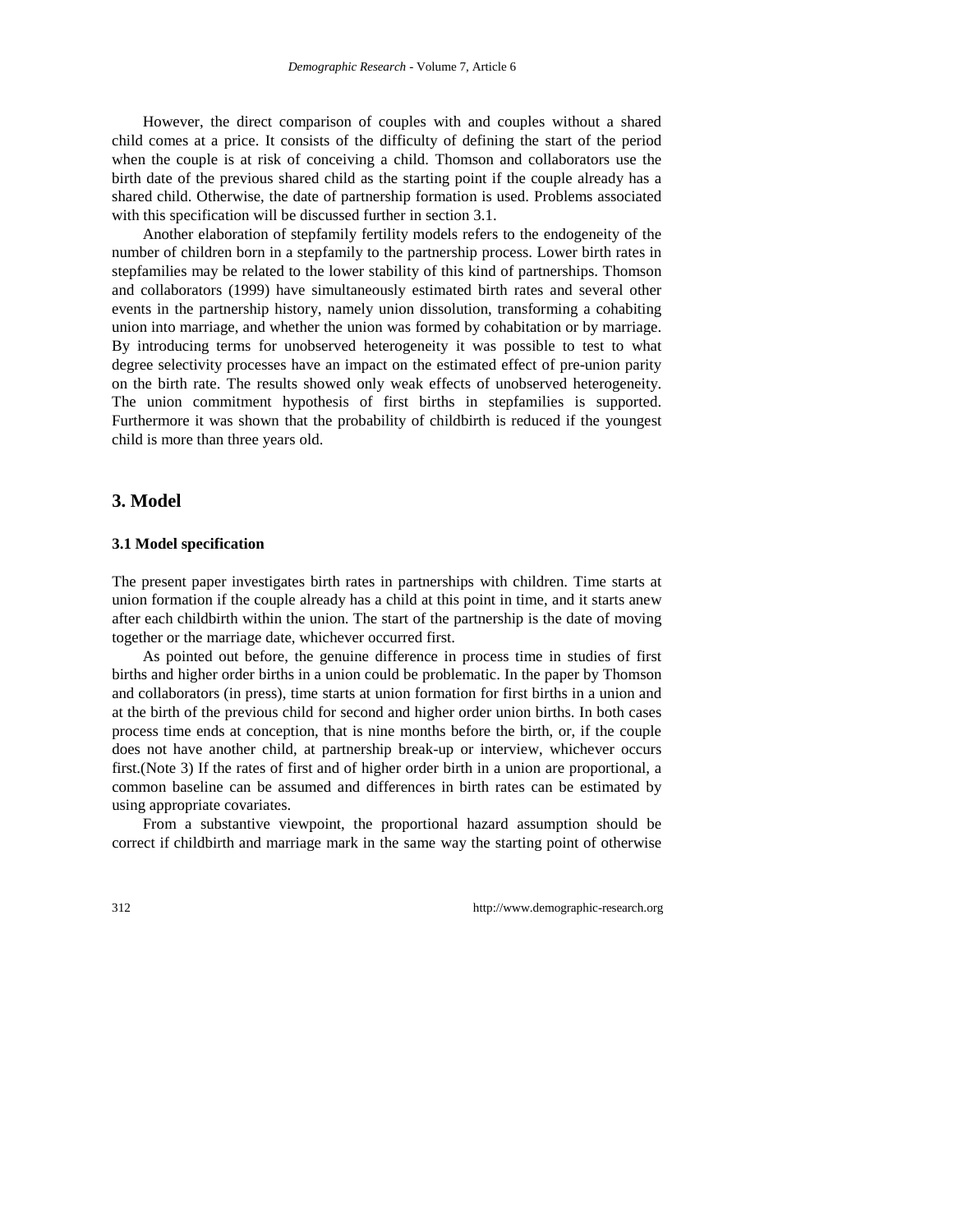similar fertility processes. It assumes that the couples are in comparable stages of decision making about having a(nother) child, and especially that they plan similar moratoria of trying to conceive a(nother) child. These assumptions can be disputed. Moving together is for some couples the start of a period of togetherness that may or may not lead to shared children at a later stage. Other couples start living together with the explicit wish to form a family soon. In the latter case women are sometimes already pregnant when the couple moves together. This is not possible for fertility processes that start at childbirth.

*Figure 1a: Survival Function for the Birth of the Second Child; West-Germany*

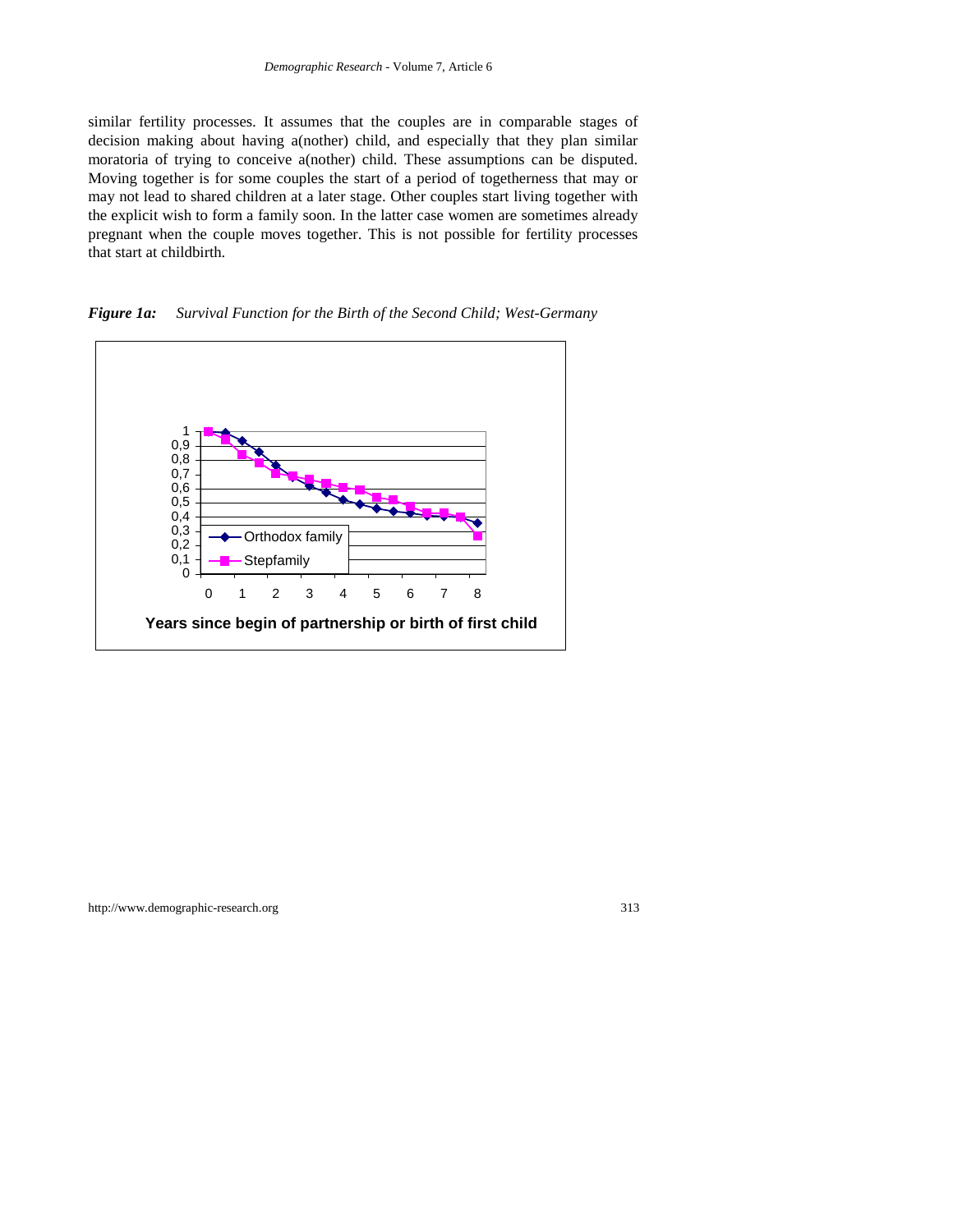

*Figure 1b: Survival Function for the Birth of the Second Child; East-Germany*

Figures 1a and 1b show survival functions for the birth of a second child for partnerships where the first child is a shared child or a non-shared child. For West Germany the second birth rates follow a specific pattern. Compared to orthodox families, stepfamilies have higher rates of having a second child during the first one and a half years. In the following three years, the birth rates are higher in orthodox families. In East Germany, stepfamilies have a considerably higher birth rate in the first two and a half years than orthodox families. By that time about 50 percent of all stepfamilies are estimated to have a second child compared to only 30 percent of all orthodox families. For longer durations the gap between childbirth probabilities in orthodox and in stepfamilies decreases.

The different patterns suggest that for some couples partnership formation may be endogenous to the fertility process. The data set does, however, not provide the dates when the couples began dating, which would otherwise allow a more appropriate measurement of process time. Therefore, process time is measured as described above. In the following the proportional hazard assumption for the two types of families is tested by estimating two alternative models: one model assuming proportionality and another model which allows for different baseline birth rates of couples with a shared child and for couples with only non-shared children. Especially for West-German men the numbers for some of these family types are rather small. As a result the estimated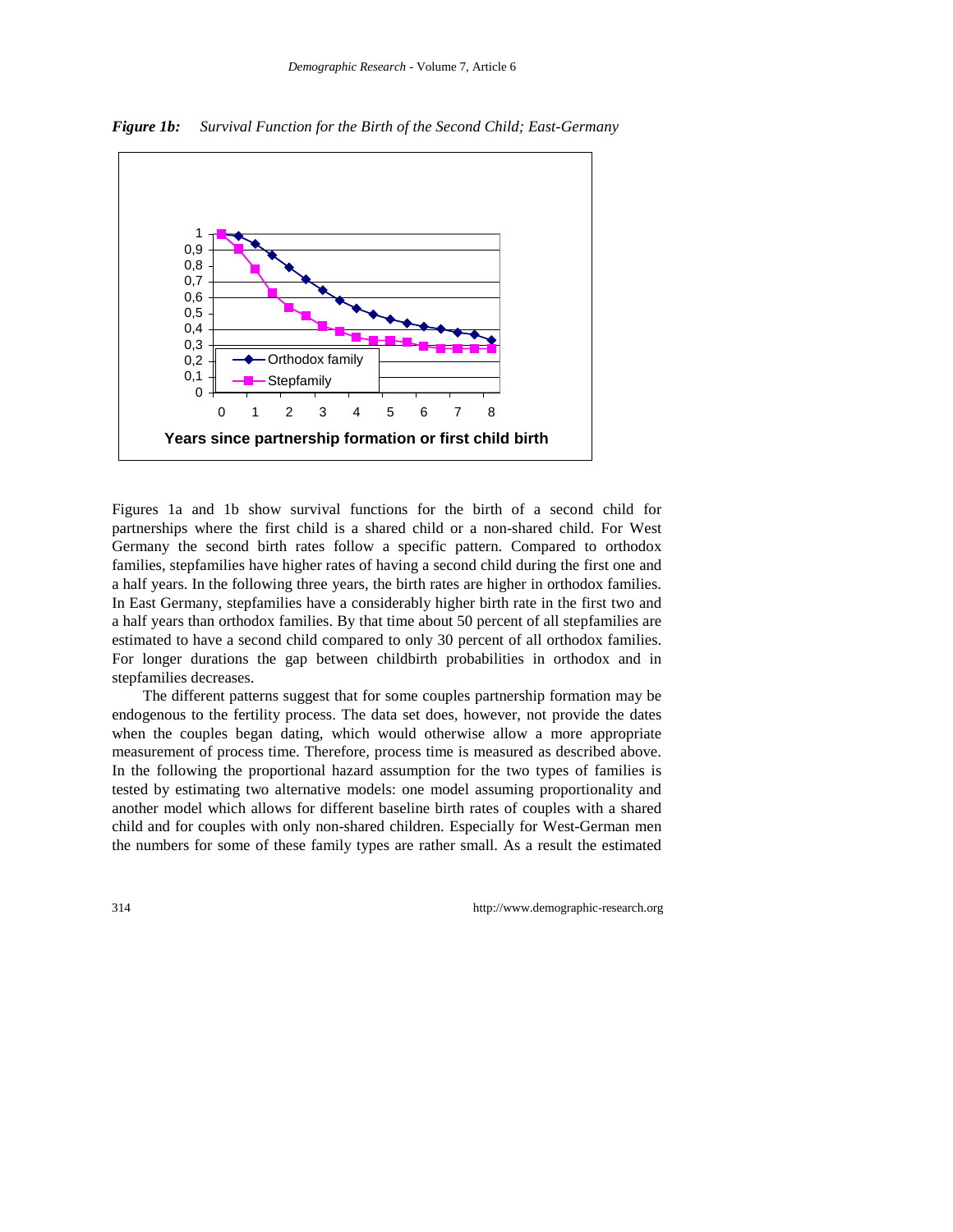parameters have high standard errors, but the substantial differences in the baseline rates make the model specification still worthwhile. In all models a piecewise-linear log-hazard rate is assumed (Lillard 1993). More precisely, the proportional hazard model can be written as

$$
\operatorname{Ln} \lambda (t | x) = \vec{S} T(t) + \vec{\gamma} X \tag{1}
$$

with  $\vec{s}$   $T$  ( $t$ ) the baseline hazard and  $X$  the vector covariate values (Lillard and Panis 2000). The non-proportional hazard model can be written as

$$
\text{Ln } \lambda \left( \left. t \right| x \right) = \vec{s} \left. T \left( \left. t \right) + \vec{s}_A T \left( \left. t \right) \left( \text{No shared child} = 1 \right) + \vec{\gamma} \right. X. \right) \tag{2}
$$

A more detailed formulation of the model can be found in section 4.4.

A drawback of the non-proportional model specification is that the differences between stepfamilies and orthodox families are no longer captured by one or two specific parameters. The non-proportional model does not provide a straightforward statistical test for the partnership and the parenthood hypotheses. It is, however, possible to compute the estimated probability of having another child within a certain time period based on the estimated model parameters. The probability associated with the different types of parenthood experience will be used for assessing the hypotheses derived from the value-of-children approach. Section 3.2 describes the calculation of the event probability for a piecewise-linear log-hazard rate model.

The consideration about endogeneity in section 2 could be implemented in the model by allowing for effects of unobserved heterogeneity. The study by Thomson et al. (1999) suggests that the effects are likely to be small. In addition, it is not desirable to further increase the complexity of the model because already now some estimates have very high standard errors due to the small number of observations in some groups.

Under standard assumptions the parameters in model (1) and model (2) are ordinary maximum likelihood estimators (Andersen et al. 1992). Especially, the  $\alpha$  assumption of  $\vec{s}_A = 0$  can be tested with the likelihood-ratio test. As four additional parameters are estimated in model (2), the proportional hazard assumption for couples with and without shared children is rejected at the five percent level if the likelihood increases by 4.75 or more.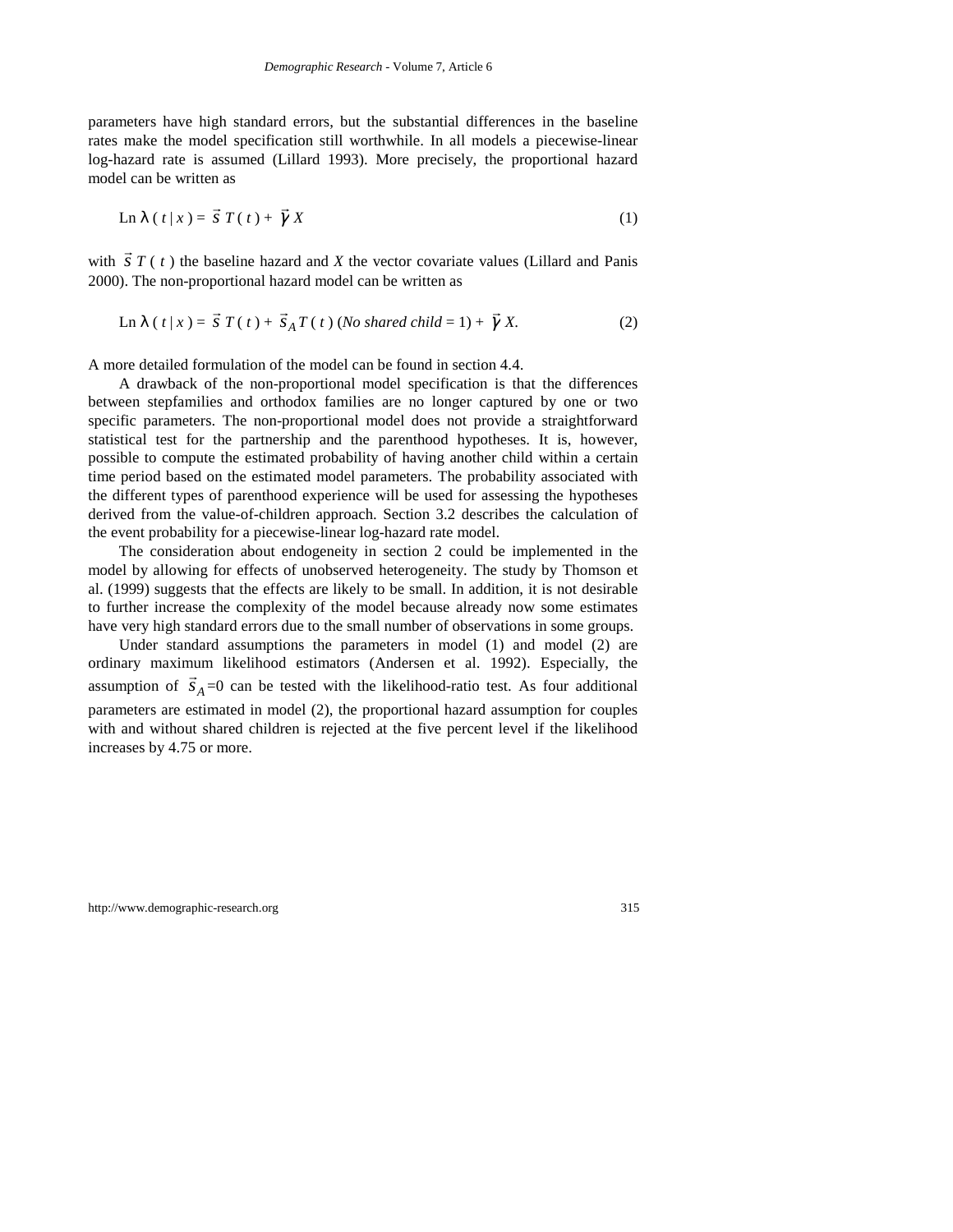#### **3.2 The probability of having another child**

The event probability can be calculated from the well-known relationship between the survivor probability *S* (*t*) and the hazard rate  $\lambda(t)$ :

$$
S(t) = \exp\left(-\int_{0}^{t} \lambda(u) \, du\right). \tag{3}
$$

The model assumes that  $log \lambda$  is a linear spline. A linear spline function is a continuous function that is characterised by a pre-specified set of arguments, the so-called nodes, between which the function is linear with possibly varying slopes. Let  $0=d_0 < d_1 < ... <$  $d_{k-l} < d_k = \infty$  be the nodes. For each  $t \ge 0$  there is a node  $d_{l_t}$  with  $d_{l_t} \le t < d_{l_{t+1}}$ . For slope parameters  $s_0$ ,  $s_1$ , ..., $s_{k-1}$ , the log-hazard rate can be written as

$$
\log \lambda(t) = y_0 + \sum_{j=0}^{l_t} s_j \cdot (\min(d_{j+1}, t) - d_j). \tag{4}
$$

Let  $y_l$  be the value of log $\lambda$  at  $d_l$ :  $y_l = \log \lambda(d_l)$ . Then the integrated hazard rate can be written as

$$
\int_{0}^{t} \lambda(u) du = \int_{0}^{t} \exp(\log \lambda(u)) du
$$
\n
$$
= \sum_{j=0}^{l_{t}} \int_{d_{j}}^{\min(d_{j+1}, t)} \exp(\log \lambda(u)) du
$$
\n
$$
= \sum_{j=0}^{l_{t}} \int_{d_{j}}^{\min(d_{j+1}, t)} \exp(y_{j} + s_{j} * (u - d_{j})) du.
$$
\n(5)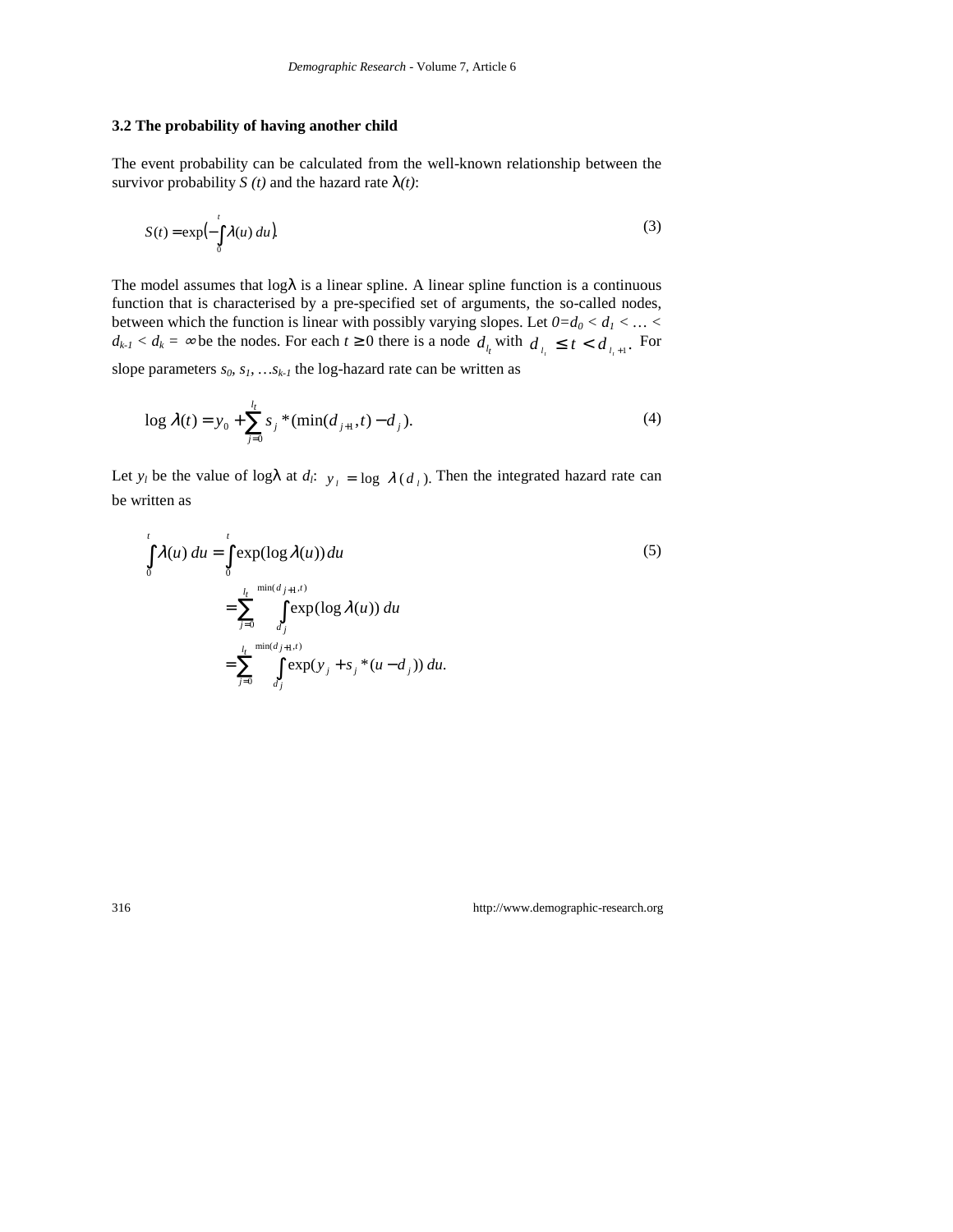Applying elementary integration rules, (5) simplifies to

$$
\int_{0}^{t} \lambda(u) du = \sum_{j=0}^{l_{t}} \frac{\exp(y_{j} - s_{j}d_{j})}{s_{j}} * \left[ \exp(s_{j} * \min(d_{j+1}, t)) - \exp(s_{j}d_{j}) \right].
$$
\n(6)

The probability of having an event up to time *t* can then be written as

$$
P(t) = 1 - S(t) = 1 - \exp\left(-\sum_{j=0}^{l_t} \frac{\exp(y_j - s_j d_j)}{s_j} * \left[\exp(s_j * \min(d_{j+1}, t)) - \exp(s_j d_j)\right]\right)
$$
(7)

Formula (7) can be used to calculate the estimated probability for an event up to time *t* for a certain covariate constellation. The nodes  $d_i$  are known because they have been fixed in advance. Estimates of the slope parameters  $s_i$  are obtained directly from the model output. The effects of covariates enter the estimated probability through the  $y_i$ values. Constant covariates have only effects on  $y_0$ . Formula (7) can be easily modified to estimate probabilities for values of time-constant or time-varying covariates. In the model presented below with nodes at 1, 2 and 5 years the slope parameters for families with a shared child are  $s_0$ ,  $s_1$ ,  $s_2$  and  $s_3$ . For families without a shared child they are calculated as  $s_0 + s_{A0}$ ,  $s_1 + s_{A1}$ ,  $s_2 + s_{A2}$  and  $s_3 + s_{A3}$ .

#### **4. Data set and Variables**

#### **4.1 Data set**

The empirical analyses are based on the German Family and Fertility Survey (FFS) from 1992. It has been carried out by the German Federal Institute for Population Research (Pohl 1995).(Note 4) It comprises interviews with about 2000 men and 3000 women both in East and West Germany, that is circa 10000 interviews altogether. The response rate was 74 percent. Most analyses in the paper use the retrospective information about partners and children. The partner history provides information about all partners with whom the respondent has cohabited before the interview. The survey also provides the number of children each partner had prior to cohabiting with the respondent. The respondent's child history gives information about all biological children of the respondent and of all stepchildren and adopted children who ever have lived with him or her in the same household.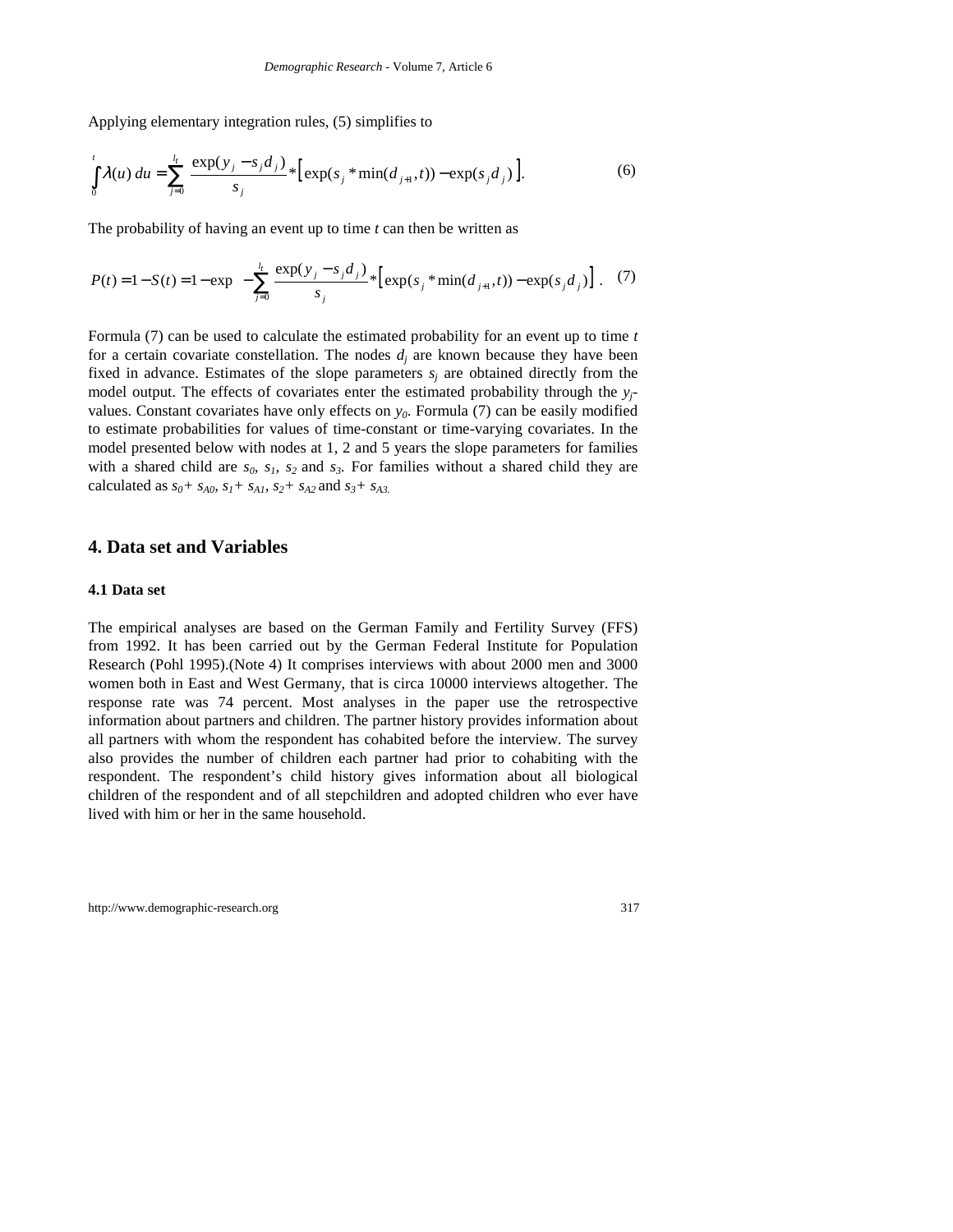The German FFS sample consists of respondents aged 20 to 39 at the interview. This relatively young age is one of the reasons why a substantial number of respondents never had lived with a partner by the time of the interview, and only about 10 percent of the respondents had had more than one partner.(Note 5) For the analyses presented below all partnerships of a respondent are selected during the course of which the couple had at least one child, whether shared or non-shared.

The comparison of fertility decisions in stepfamilies and orthodox families is based on counting all biological children of both spouses towards the couple's total parity. Variations in the birth rate are studied by different child configurations within the same total parity.(Note 6) Therefore, only periods in partnerships are selected when the couple had a child – his, her or their child.

If the month of the beginning or the end of the partnership or of childbirth is missing a value for the month has been imputed after inspection of related events. In cases where even the year was missing the partnership has been excluded from the analysis. Furthermore, cases are excluded if the number of children of the partner is not known. The East-German analyses are restricted to the time prior to January 1990 to guard potential changes in behaviour after the fall of the Berlin Wall. More details about the sample selection are given in Appendix A. The selections result in samples of 952 partnerships of West-German men, 1106 partnerships of East-German men, 1804 partnerships of West-German women and 1958 partnerships of East-German women. There are fewer observations for men than for women because the FFS sample for men is smaller and because of the higher age of men at partnership formation. The higher number of partnerships for East Germans reflects the younger ages at partnership formation.

For the multivariate analyses in this paper only couples with at least one child are selected. There is no restriction on the order of the partnership. The estimation of the hazard rate models will be based on 502 partnerships of West-German men, 1142 partnerships of West-German women, 854 partnerships of East-German men and 1679 partnerships of East-German women.

#### **4.2 Identifying non-shared children**

Information about children has been taken from the respondents' child history, the household composition at interview, and the question about whether the partner had children before the beginning of the partnership. In the child history each child is identified either as own child, as adopted child, as stepchild, or as foster child. The survey has not collected information about the other biological parent of the child. It is assumed that the other biological parent of the child is the partner with whom the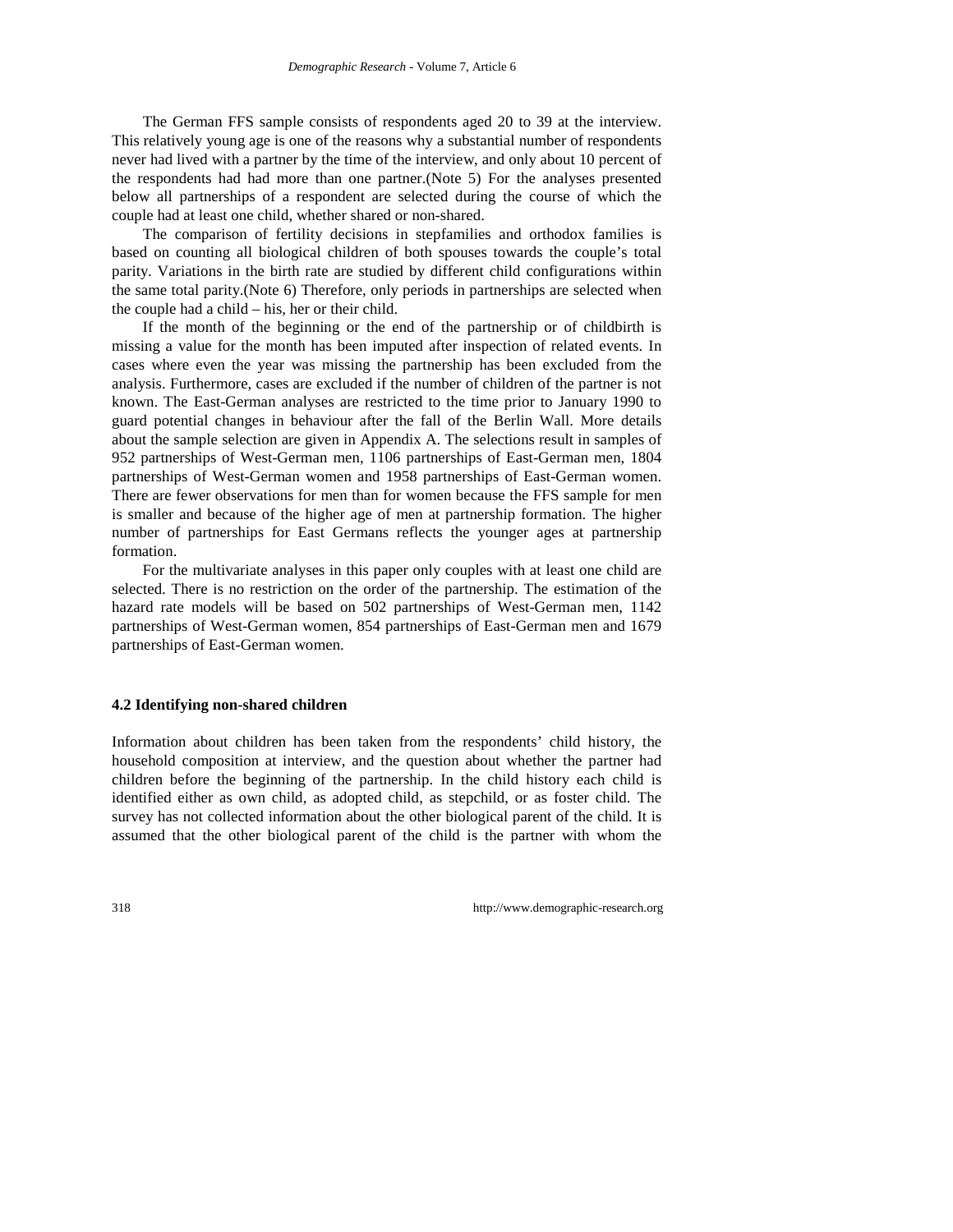respondent lived at the time of the birth of the child or with whom the respondent moved together soon after the birth of the child.

This idea proves to be problematic in some cases as for example many East-German men reported that their spouse had a child before the beginning of the partnership but no stepchild could be identified from men's child histories and household composition at interview. For some of these cases it is reasonable to assume that the child was born before its parents had the opportunity to form an independent household and, therefore, it may be regarded as a shared child. However, the FFS data do not allow us to unambiguously determining whether respondent's children that are born prior to the start of a partnership are shared children of these partners or respondent's own children. (Note 7) The rules that are applied in the present study follow those in Thomson et al. (in press). They are extended by requiring more information about the children that the partner brought into the household. The rules refer to the so-called *STARTDATE*, which is the end date of the previous partnership or one year before the start of the current partnership, whichever occurred last. The start of the current partnership is either the date of moving together or the marriage date, whichever occurred first. Three rules are applied to each partnership: (a) Any own child born after *STARTDATE* is classified as a shared child of the couple. (b) Any child of the respondent born before *STARTDATE* is classified as child of the respondent if either the partner did not bring any child into the partnership, or if the partner brought a child into the partnership and this child can be identified as a different child in the child history. (c) Any child of the respondent born before *STARTDATE* is regarded as unclassifiable if the partner brought a child into the partnership which cannot be identified in the child history, or if it is not known whether the partner brought a child into the partnership.(Note 8) Partnerships for which a child could not be classified are excluded from the analyses (see Appendix A).

#### **4.3 Some partnership characteristics**

Tables 1a and 1b compare some partnership characteristics in the four samples of West-German men, West-German women, East-German men and East-German women. By far the most partnerships are first partnerships, in East Germany with 88 to 89 percent slightly more than in West Germany. The selected East-German couples are on average more than one year younger than the West-German couples. In partnerships without stepchildren, male respondents have on average about 1.5 years younger partners while the female respondents have on average partners who are nearly three years older than the woman herself. At formation of a stepfamily both partners are on average considerably older than in partnerships with no child from an earlier relationship. In the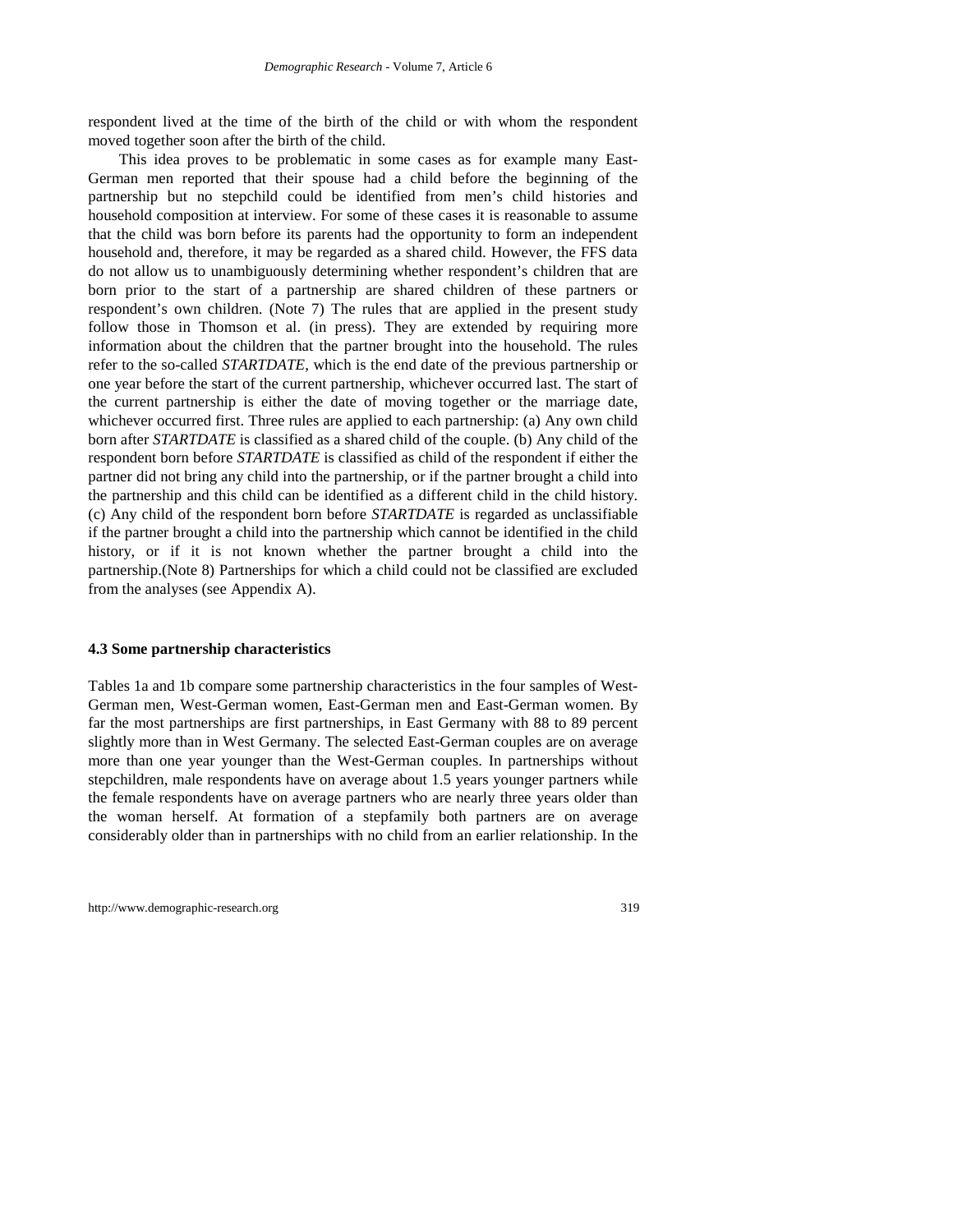male samples the age gap between partners in a stepfamily is smaller than in partnerships without a child from an earlier relationship. One can assume that this is due to the upper age limit of age 39 in the FFS, which excludes men who form a stepfamily at higher ages. In the female samples the age gap between partners in stepfamilies is larger than in orthodox families.

|                                          | <b>West Men</b> | West<br>Women | <b>East Men</b> | East<br>Women |
|------------------------------------------|-----------------|---------------|-----------------|---------------|
| 1 <sup>st</sup> partnership              | 84.5            | 85.9          | 87.8            | 88.9          |
| $2^{nd}$ partnership                     | 12.4            | 11.4          | 10.0            | 9.6           |
| Higher order                             | 3.1             | 2.6           | 2.2             | 1.6           |
| Total number partnerships (N=100%)       | 952             | 1804          | 1106            | 1958          |
| No stepfamily: Respondent's age at start | 23.8(3.6)       | 22.1(3.4)     | 22.7(3.0)       | 20.6(4.1)     |
| No stepfamily: Partner's age at start    | 22.2(3.6)       | 24.8 (4.4)    | 21.0(2.7)       | 23.5(2.3)     |
| Stepfamily: Respondent's age at start    | 26.9(5.6)       | 25.1(5.2)     | 24.5(4.1)       | 23.4(3.7)     |
| Stepfamily: Partner's age at start       | 25.8(5.5)       | 30.0(7.1)     | 23.3(4.0)       | 27.1(5.7)     |

#### *Table 1a: Order of partnership (percentage) and ages of partners at start of partnership (mean and (standard error))*

Note: Respondents' and partners' mean ages are based on slightly fewer cases due to missing partners' ages.

|                                                     | <b>West Men</b> |      | <b>West Women</b> |      | East Men |      | <b>East Women</b> |      |
|-----------------------------------------------------|-----------------|------|-------------------|------|----------|------|-------------------|------|
|                                                     | N               | ℅    | N                 | ℅    | N        | ℅    | N                 | %    |
| Any shared child                                    | 112             | 12   | 237               | 13   | 317      | 29   | 638               | 33   |
| Only child(ren) of respondent                       | 28              | 3    | 88                | 5    | 64       | 6    | 180               | 9    |
| Only child(ren) of spouse                           | 32              | 3    | 73                | 4    | 82       | 7    | 105               | 5    |
| Child of respondent & child of<br>spouse, no shared | 12              | 1    | 18                | 1    | 45       | 4    | 85                | 4    |
| No child                                            | 768             | 81   | 1388              | 77   | 598      | 54   | 950               | 49   |
| (Of which child later)                              | (318)           | (33) | (726)             | (40) | (346)    | (31) | (671)             | (34) |
| Total number partnerships                           | 952             | 100  | 1804              | 100  | 1106     | 100  | 1958              | 100  |

#### *Table 1b: Child composition at begin of partnership (12 months lag)*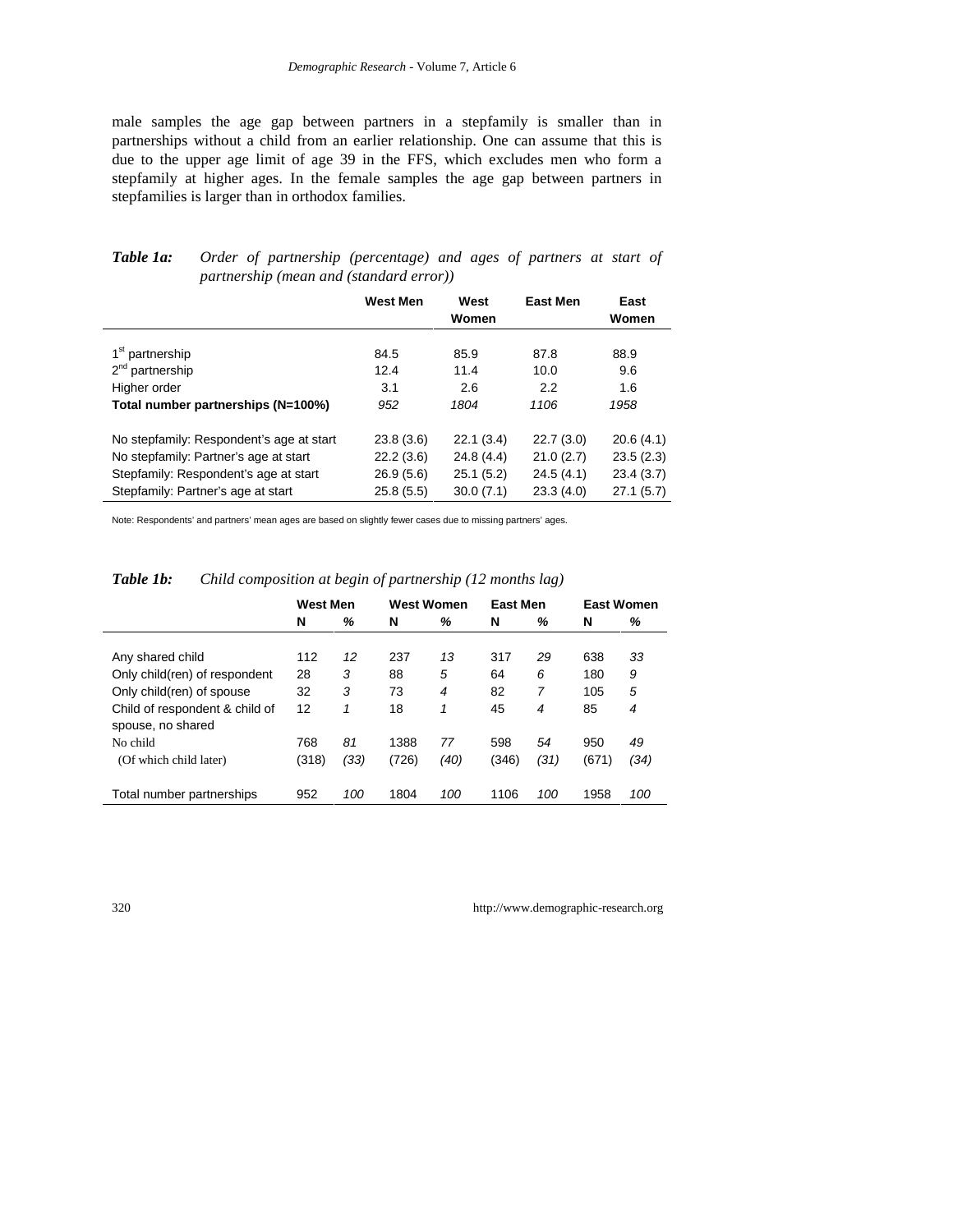Table 1b shows the child composition at the beginning of the partnership. In West Germany the share of partnerships that include children right from the start is considerably lower than in East Germany. Difficulties of young couples to find their own apartment as well as higher rates of single parenthood in East Germany explain this pattern (Huinink and Wagner 1995, Schneider and Bien 1998). It is also possible that high re-partnering rates of divorced parents in East Germany contribute to the East-West differences in Table 1b. Rather few partnerships include non-shared children. Especially West-German men report few stepchildren. Only 7 percent of their partnerships have a non-shared child compared to 10 percent of the partnerships of West-German women, 17 percent of the partnerships of East-German men and 18 percent of the partnerships of East-German women.(Note 9)

The statistical models will be estimated separately for the two countries and for men and women. The information about couples has been obtained from the respondents alone, and only for the respondents information about past partners has been collected. Because male respondents differ from the partners of the female respondents, and vice versa, the male and the female samples are not merged for this analysis. Some differences between the male and the female samples, which emerge for example in Table 1a, provide some possible explanations for disparate outcomes of the model estimations between male and female samples.

#### **4.4 Covariates**

The hypotheses about fertility in stepfamilies are tested by comparing the birth rates in stepfamilies with the birth rates of families with the same total number of children but who are all born in the same partnership. Especially all periods in partnerships are excluded during which the couple is childless.

The main variables of interest indicate whether all children are shared children of the couple or whether at least one of the partners has brought a child into the partnership. The variable noshared takes value one if at least one respondent has a child with an earlier partner and the couple has no shared child, and zero otherwise. Two further dummy variables indicate whether only the male (female) partner has a child but not the female (male) partner (shenopar (henopar)). If the couple has one shared child and one or more non-shared children the variable shared1+ takes value one, and zero otherwise. If the couple has at least two shared children and one or more non-shared children the variable shared2+ takes value one, and zero otherwise. If all five dummy variables are included in the model, the baseline refers to the orthodox families, the parameter for noshared refers to couples where at least one partner has a child from an earlier relationship, and the parameters for shenopar and henopar test whether there are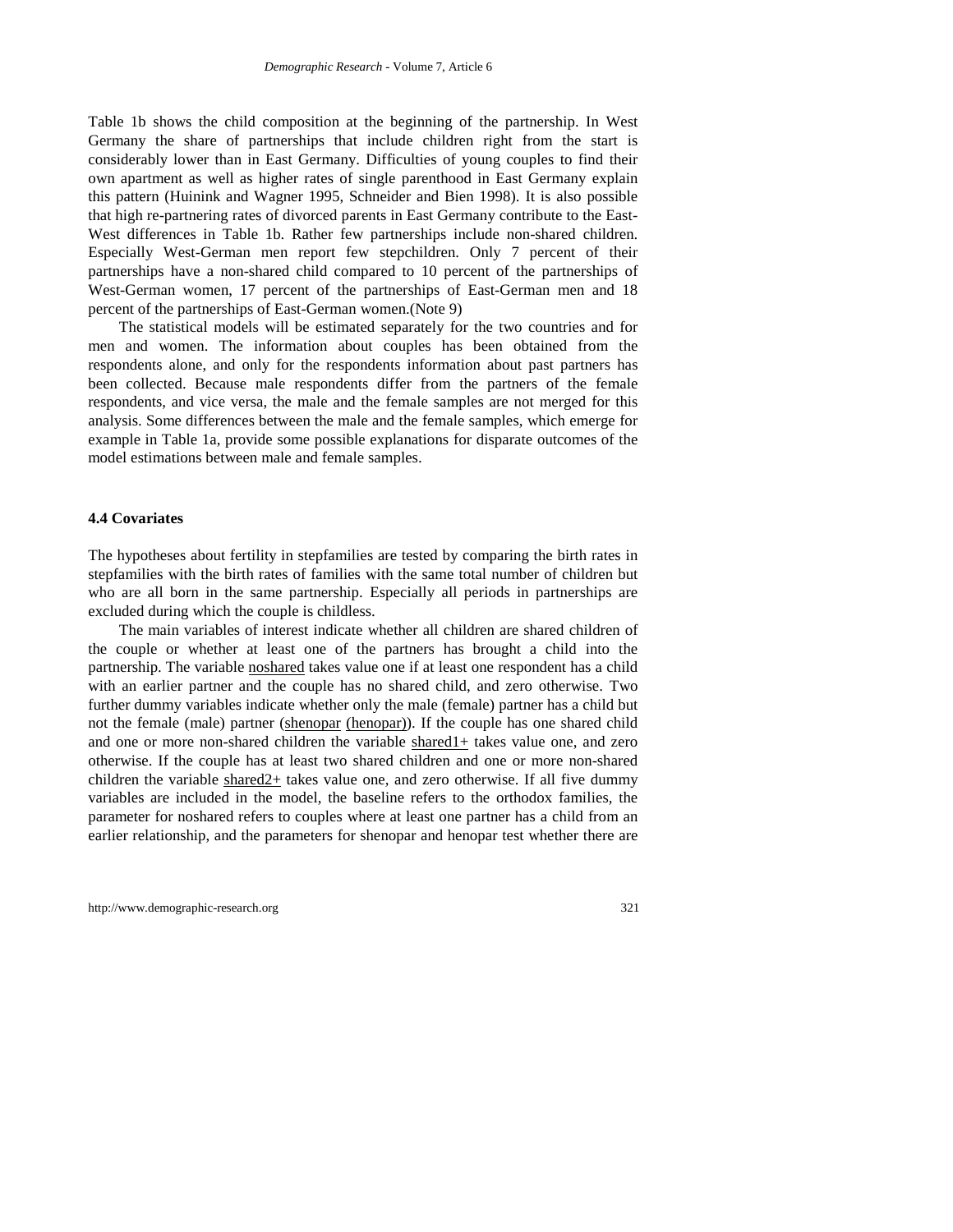variations according to who of the partners is not yet a parent. The parameters for shared1+ and shared2+ can be used to test the sibling hypothesis.

The effects of duration are estimated by a spline function with nodes at one, two, and five years. Dur01 refers to the slope in the first year, dur12 to the slope in the second year, dur25 to the slope in years three to five, and dur5+ to the slope in all years thereafter. In addition, a conditional spline is estimated to allow for non-proportional birth rates of couples with a shared child (reference) and couples without a shared child. The conditional spline is coded as deviation from the baseline spline and has the same nodes as the baseline spline, namely at one, two and five years. The parameter noshad01 is the slope of the conditional spline in the first year, noshad12 gives the slope in the second year, noshad25 in the following three years and noshad5+ in all later years. (Note 10) The total number of children is the sum of his, her and the couple's shared children. It is taken into account by dummy variables for two children (totpar2), three children (totpar3) and more than three children (totpar4+).

With these covariates the model specifications from section 3.1 can be written as

Ln 
$$
\lambda
$$
 ( $t | x$ ) =  $\vec{s}$   $T$  ( $t$ ) +  $\beta_1$  (Total parity = 2) +  $\beta_2$  (Total parity = 3)  
+  $\beta_3$  (Total parity  $\ge$  4) +  $\beta_4$  (No shared child = 1) +  $\beta_5$  (She no parent = 1)  
+  $\beta_6$  (He no parent = 1) +  $\beta_7$  (One shared child + other = 1)  
+  $\beta_8$  (Two or more shared children + other = 1) +  $\vec{\gamma}$  X

with *X* now the vector of values of the remaining covariates. The non-proportional hazard model can be written as

Ln 
$$
\lambda
$$
 ( $t | x$ ) =  $\vec{S}$   $T$  ( $t$ ) +  $\vec{S}_A T$  ( $t$ ) (No shared child = 1)  
+  $\beta_1$  (Total parity = 2) +  $\beta_2$  (Total parity = 3) +  $\beta_3$  (Total parity  $\ge$  4)  
+  $\beta_4$  (No shared child = 1) +  $\beta_5$  (She no parent = 1) +  $\beta_6$  (He no parent = 1)  
+  $\beta_7$  (One shared child + other = 1) +  $\beta_8$  (Two or more shared children  
+ other = 1)  
+  $\vec{\gamma}$  X.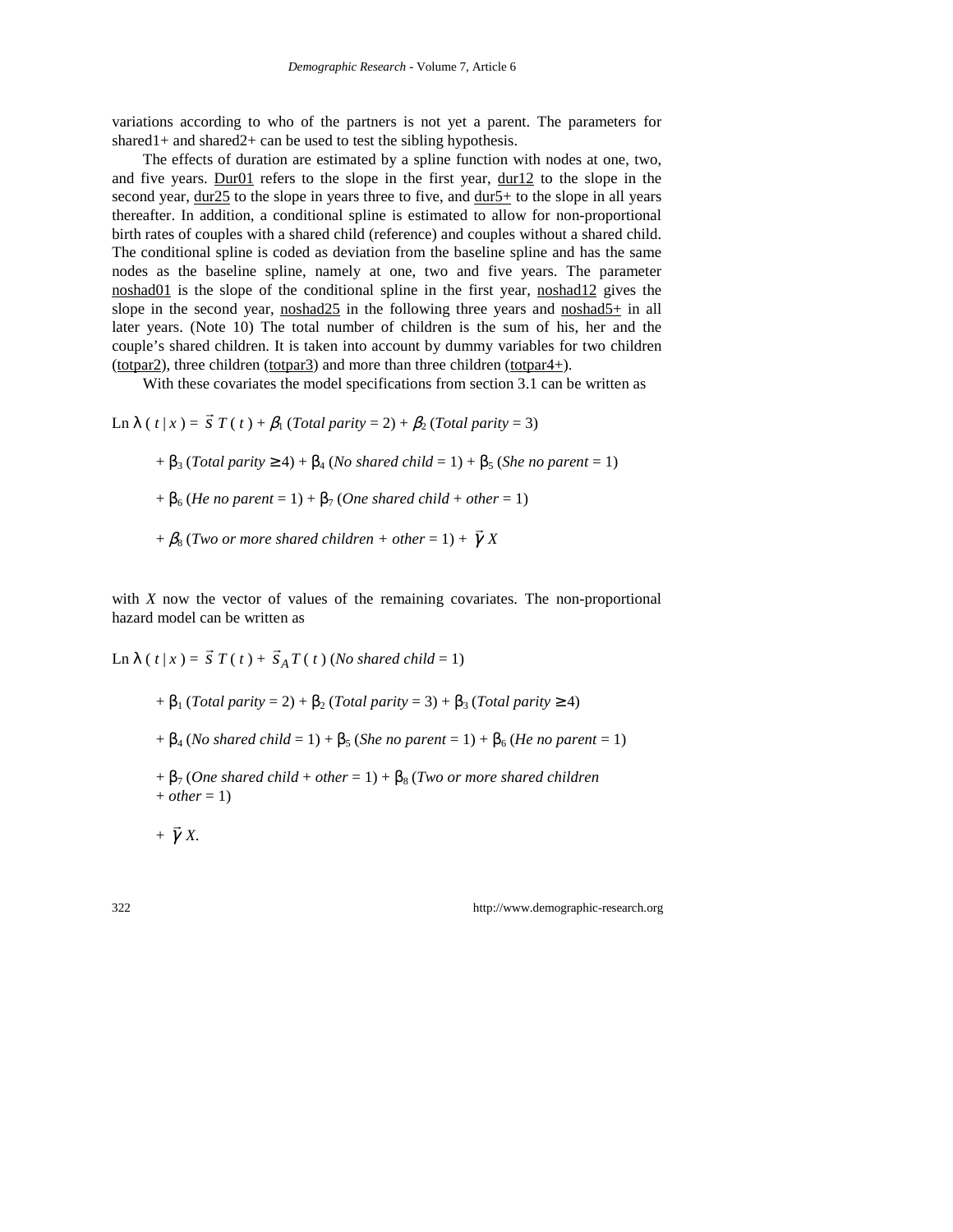The number of control variables in *X* is limited to men's and women's ages and historical time. Spline functions are estimated for the effects of age for both partners with nodes at ages 25, 30, and 35. Wage<25 gives the yearly slope for women's ages below 25 years. The yearly slope during the following five years is wage2530 and for the next five years it is wage3035. Finally wage35+ gives the yearly slope for women's ages above 35. Men's effects of age are captured in the same way by mage<25, mage2530, mage3035 and mage35+.(Note 11) The effects of calendar time are also specified as spline function with a node in 1980. The slope for the preceding years is called bef1980 and for the years after 1980 it is called aft1980. The models do not include further covariates because they focus on the general pattern of childbirth in stepfamilies and in orthodox families. Some estimated parameters have high standard errors in the present model so that it is problematic to estimate a more complex model.

## **5. Results from the multivariate models**

Appendices B and C give the full model estimations for the four samples. They show the estimation results for both models, that is if the proportional hazard assumption for child composition holds and if it is relaxed. For all four sub-samples the likelihood statistic increases significantly when the proportional hazard assumption for parenthood experience at the start of the partnership is relaxed. The model estimations are illustrated in Figures 2a to 2d, which give estimated hazard rates from the nonproportional models for the four selected child configurations in the four sub-samples. The models are evaluated for the year 1980, parity two, women aged 25 in West and aged 23 in East Germany and men aged 27 in West and aged 25 in East Germany.(Note 12) The chosen ages correspond roughly to the mean ages of respondents at the start of stepfamilies (see Table 1a). Appendix D gives the corresponding figures for evaluations of the proportional hazard model.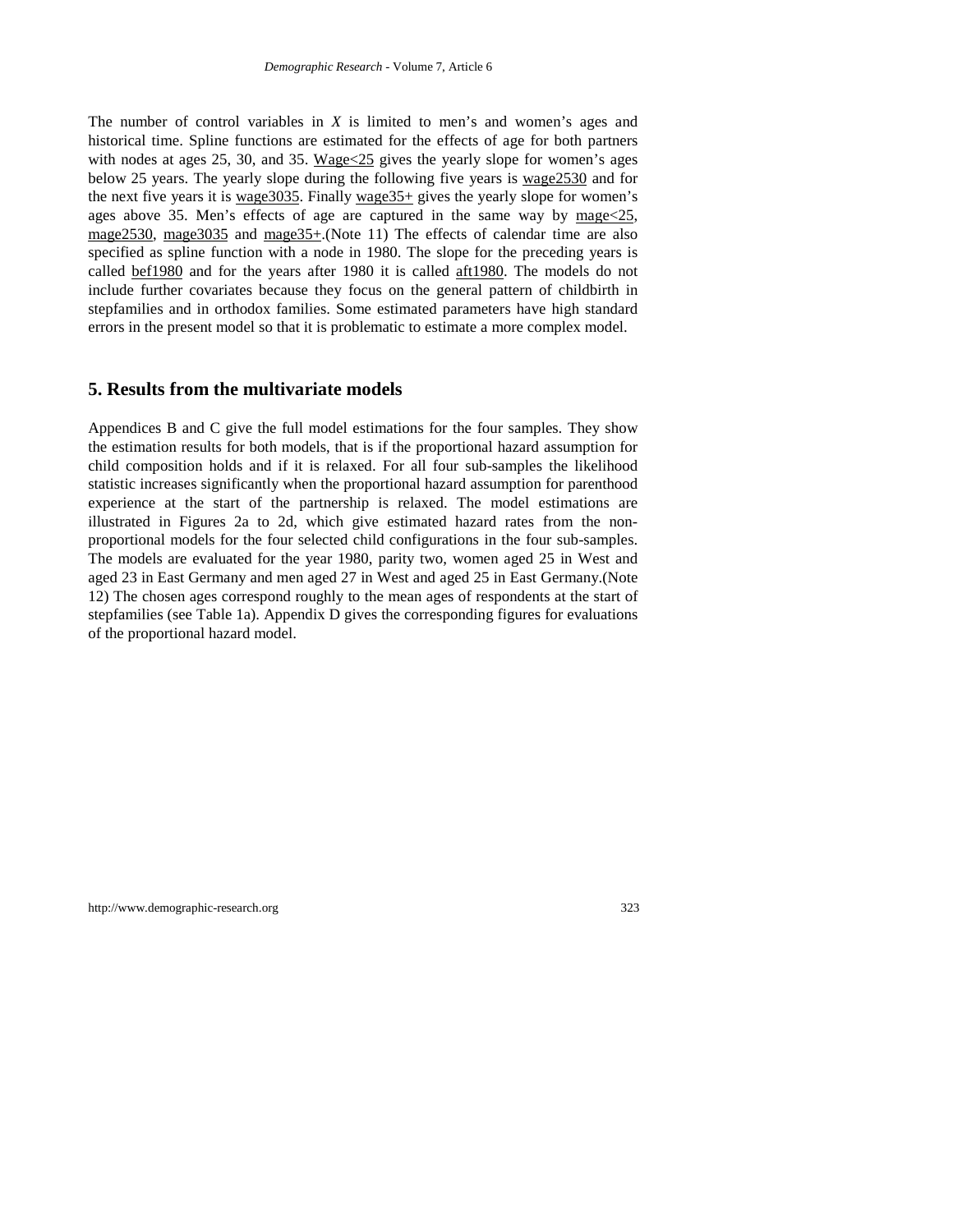

*Figure 2a: Estimated Fertility Rates of West-German Men*

Note: Model evaluated for the year 1980, parity two, women aged 25 and men aged 27.

*Figure 2b: Estimated Fertility Rates of West-German Women*



Note: Model evaluated for the year 1980, parity two, women aged 25 and men aged 27.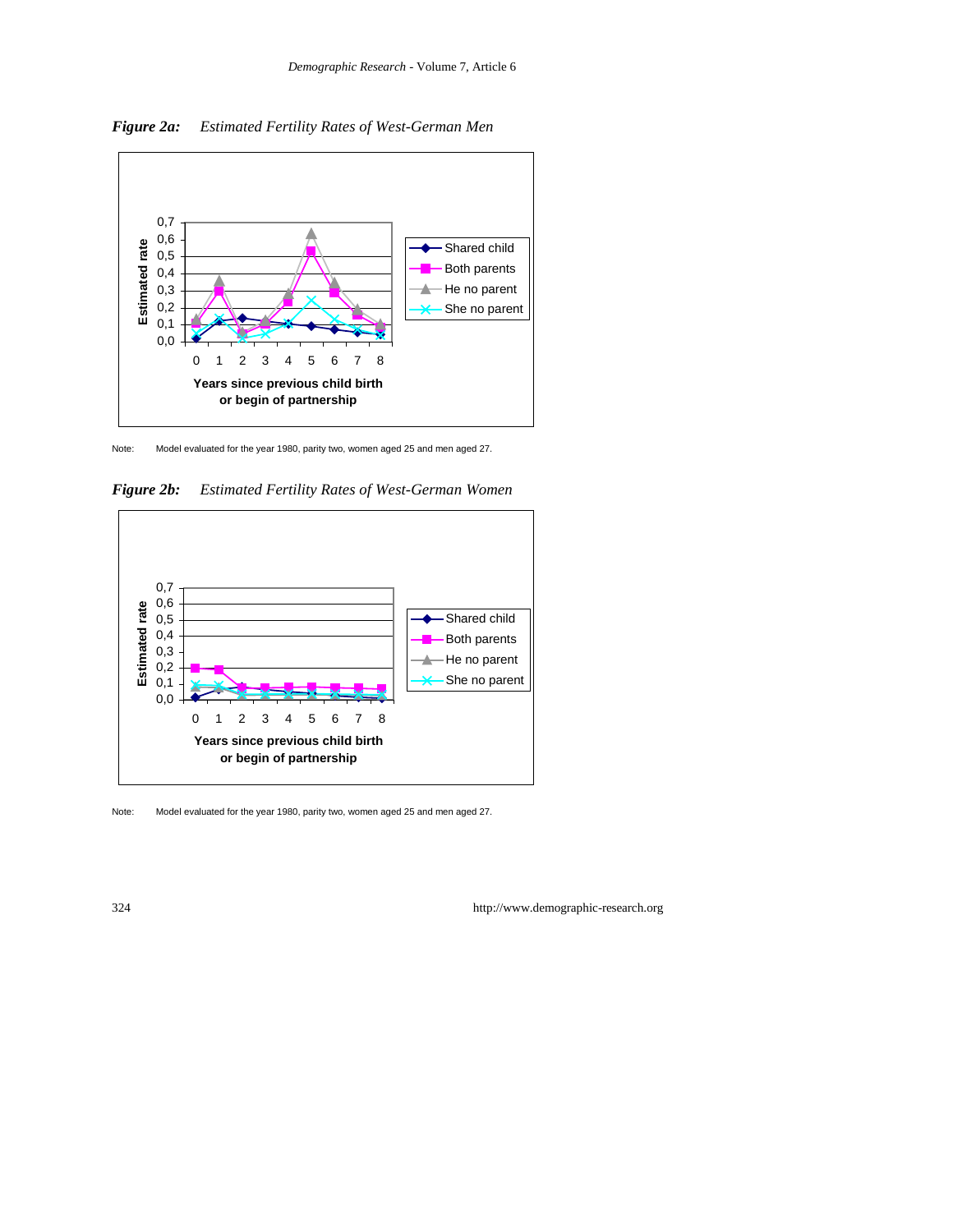*Figure 2c: Estimated Fertility Rates of East-German Men*



Note: Model evaluated for the year 1980, parity two, women aged 23 and men aged 25.

*Figure 2d: Estimated Fertility Rates of East-German Women*



Note: Model evaluated for the year 1980, parity two, women aged 23 and men aged 25.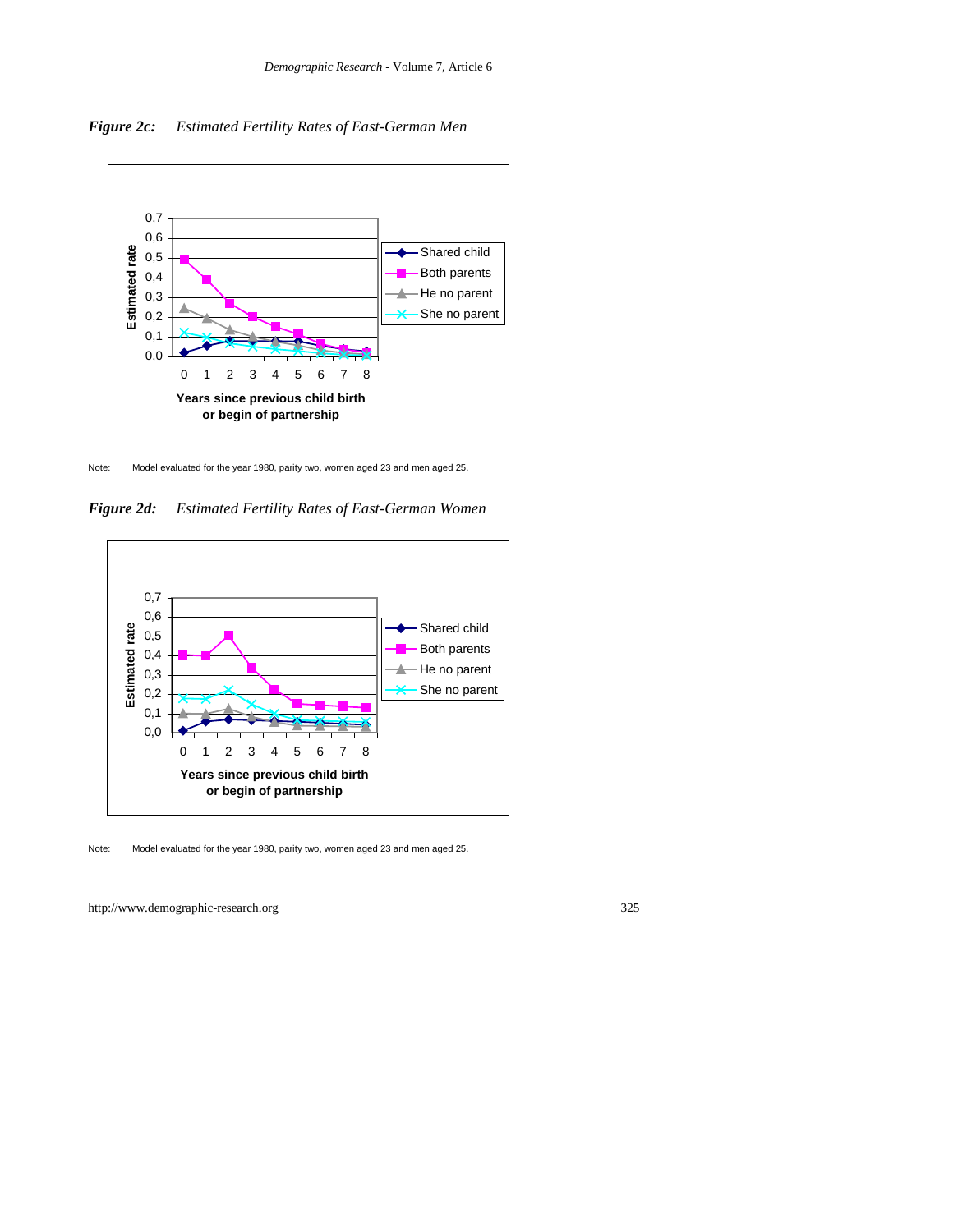The main difference between the baseline rates of orthodox couples and couples without a shared child refers to the first years of duration. For orthodox families the birth rate increases from a rather low level, while birth rates start out from a much higher level for couples without a shared child. Differences in birth rates are largest in East Germany. For West-German women the birth rates are overall quite low. For West-German men the estimated birth rates have an extreme shapes. This can be due to the small number of observations. Rather than being regarded as precise estimates, the birth rates in Figures 2a-2d should be interpreted as indicating approximate patterns.

In addition to different levels at start, birth rates of orthodox families and of families without a shared child follow different patterns over time and, in some cases, cross each other. Therefore, comparing childbirth probabilities after short and after long durations may lead to different conclusions. To assess the union-confirmation and the parenthood hypotheses probabilities are calculated of having another child within two, four and six years respectively. These estimated probabilities are based on the model parameters using formula (7). Table 2 gives evaluations for couples with total parity one at the start. (Note 13) These probabilities serve as illustrations of the estimated parameters. Because the couple has only one child yet, the transition to having a second child does not allow distinguishing between parenthood and partnership effects. West-German couples with one child – either a shared child or the child of either of the partners – show little difference in the probabilities of having a second child between the types of parenthood in the female sample. The estimated probabilities for West-German men are rather unreliable due to the small number of observations. The differences are larger in the East-German samples. Couples with no shared child have a higher probability of having a second child within two years than couples who already have a shared child in all samples apart from West-German men. This finding is in line with the union-confirmation and the parenthood hypotheses. For longer durations this pattern does, however, not hold any more for West-German women and East-German men. The union-confirmation and parenthood hypotheses are supported in the short run but not in the long run.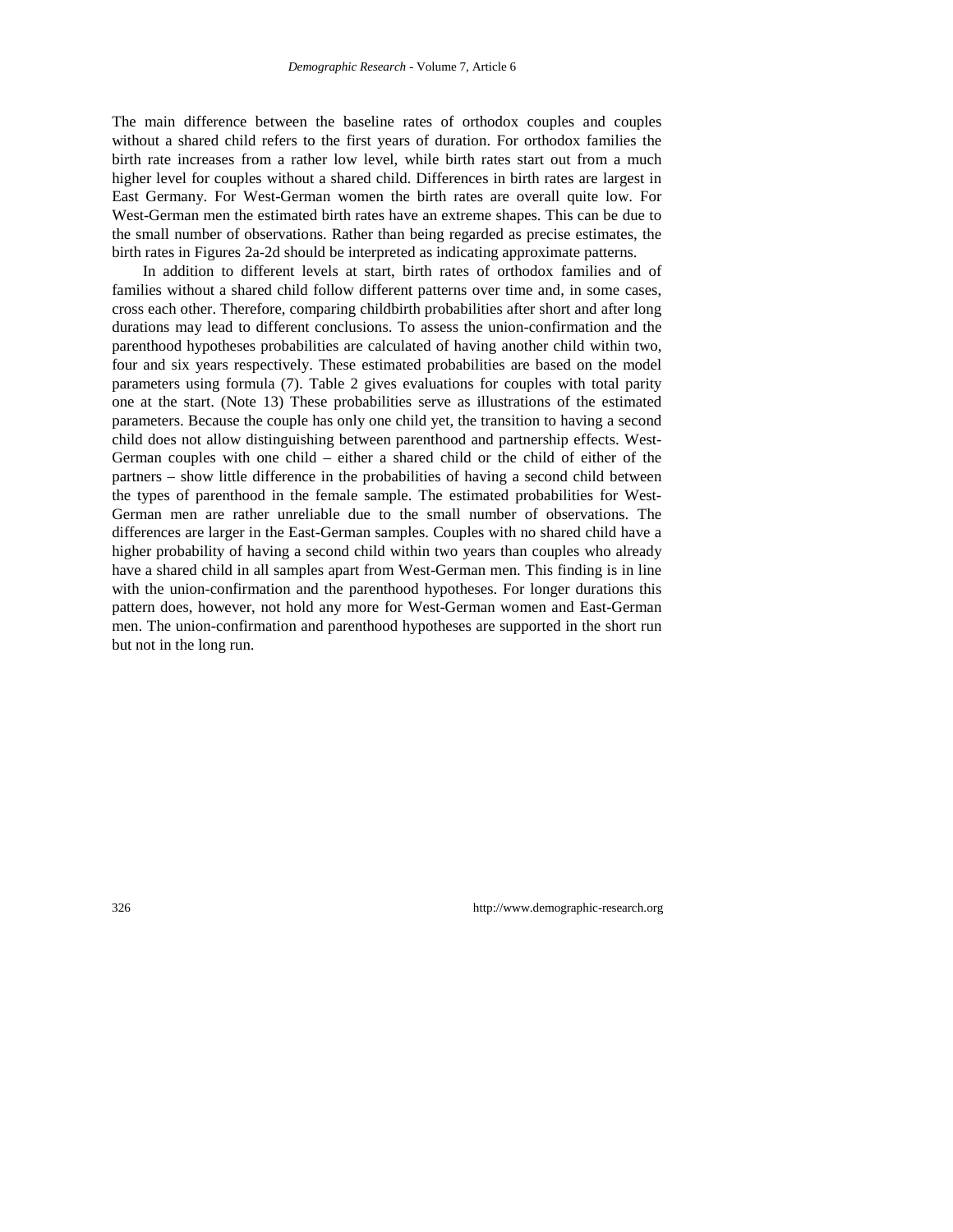*Table 2: Estimated probabilities for having a second child within two, four and six years. Evaluated for calendar year 1980, women aged 23 and men aged 25 in West Germany and women aged 21 and men aged 23 in East Germany.*

|                 | West-German Men |                   |           |           | West-German Women |           |  |
|-----------------|-----------------|-------------------|-----------|-----------|-------------------|-----------|--|
|                 | Two years       | Four years        | Six years | Two years | Four years        | Six years |  |
|                 |                 |                   |           |           |                   |           |  |
| Shared          | 0.36            | 0.64              | 0.77      | 0.29      | 0.52              | 0.63      |  |
| He no parent    | 0.60            | 0.80              | 0.98      | 0.33      | 0.45              | 0.55      |  |
| She no parent   | 0.30            | 0.46              | 0.76      | 0.38      | 0.50              | 0.61      |  |
| East-German Men |                 | East-German Women |           |           |                   |           |  |
|                 | Two years       | Four years        | Six years | Two years | Four years        | Six years |  |
|                 |                 |                   |           |           |                   |           |  |
| Shared          | 0.30            | 0.60              | 0.76      | 0.31      | 0.58              | 0.74      |  |
| He no parent    | 0.75            | 0.88              | 0.92      | 0.56      | 0.78              | 0.84      |  |
| She no parent   | 0.50            | 0.65              | 0.71      | 0.77      | 0.93              | 0.96      |  |

Table 3 gives the estimated probabilities for having a third child for couples with total parity two at the start. Couples with a shared child have the lowest probability of having a third child in all samples apart from West-German men. For West-German women, the probabilities of having a third child in orthodox families and in families where one of the partners is not yet a parent converge for longer durations. In the East-German samples, the childbirth probabilities converge for orthodox families and families where the partner is not yet a parent. Childbirth probabilities in families where the respondent is not yet a parent remain consistently higher than in the two previous groups in East Germany. In all four samples, couples where both partners have already a child from a previous relationship start their childbearing fastest and, apart from West-German men, also continue to have the highest probabilities for having another child. To sum up, the results in Table 3 lend only limited support to the union-confirmation and the parenthood hypotheses especially for longer durations.

From Table 3 three modifications of the union-commitment and the parenthood hypotheses can be tentatively derived. Firstly, the estimated probabilities suggest that the union-commitment hypothesis may apply only to short durations. If a couple has not had a first shared child within a few years of their partnership, they may not regard a shared child as an important symbol of their union to themselves or the outside world.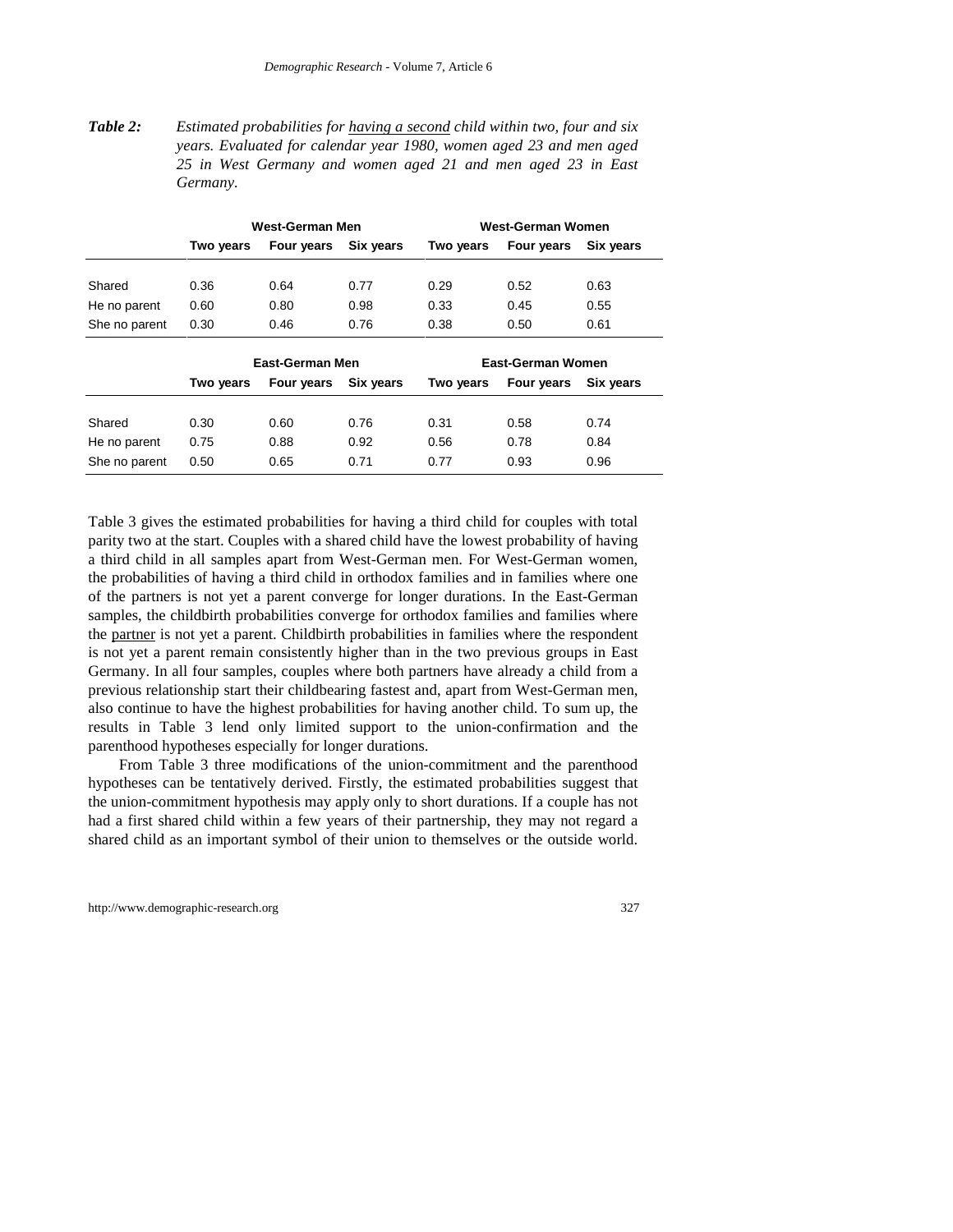Secondly, the results concerning the parenthood hypothesis are mixed. For short durations couples where one of the partners is not yet a parent have a higher childbirth probability than orthodox families. For longer durations the probabilities of some of these groups do not differ substantially from the childbirth probabilities of orthodox families. Thirdly, the childbirth probabilities of couples where both partners already have a child are higher than expected from the parenthood hypotheses. The very high birth rates of these couples may actually be due to selection into these partnerships; partners who embark on forming such a complex family seem to be willing and desiring to have another child.

| Table 3: | Estimated probabilities for having a third child within two, four and six |
|----------|---------------------------------------------------------------------------|
|          | years. Evaluated for calendar year 1980, women aged 25 and men aged       |
|          | 27 in West Germany and women aged 21 and men aged 23 in East              |
|          | Germany.                                                                  |

|                    |           | West-German Men<br>Four years<br>0.38<br>0.29<br>0.35<br>0.64<br>0.41<br>0.71 |           | West-German Women |                          |           |  |
|--------------------|-----------|-------------------------------------------------------------------------------|-----------|-------------------|--------------------------|-----------|--|
|                    | Two years |                                                                               | Six years | Two years         | Four years               | Six years |  |
|                    |           |                                                                               |           |                   |                          |           |  |
| Shared             | 0.14      |                                                                               |           | 0.10              | 0.21                     | 0.27      |  |
| Both parent        | 0.22      |                                                                               |           | 0.27              | 0.37                     | 0.46      |  |
| He no parent       | 0.26      |                                                                               |           | 0.12              | 0.17                     | 0.22      |  |
| She no parent 0.11 |           | 0.18                                                                          | 0.38      | 0.14              | 0.20                     | 0.26      |  |
|                    |           | East-German Men                                                               |           |                   | <b>East-German Women</b> |           |  |
|                    | Two years | Four years                                                                    | Six years | Two years         | Four years               | Six years |  |
|                    |           |                                                                               |           |                   |                          |           |  |
| Shared             | 0.09      | 0.22                                                                          | 0.33      | 0.09              | 0.20                     | 0.29      |  |

Tables 2 and 3 show rather inconsistent effects concerning whether the male or the female spouse is no parent yet. There is no general pattern that would indicate that, for example, birth rates are higher if the woman is no parent yet. In the model for West-German women there are no substantive differences between the male partner not being a parent yet and the female partner not being a parent yet. The East-German models

Both parent 0.53 0.69 0.75 0.58 0.79 0.85 He no parent 0.32 0.44 0.50 0.19 0.32 0.37 She no parent 0.17 0.25 0.29 0.32 0.50 0.56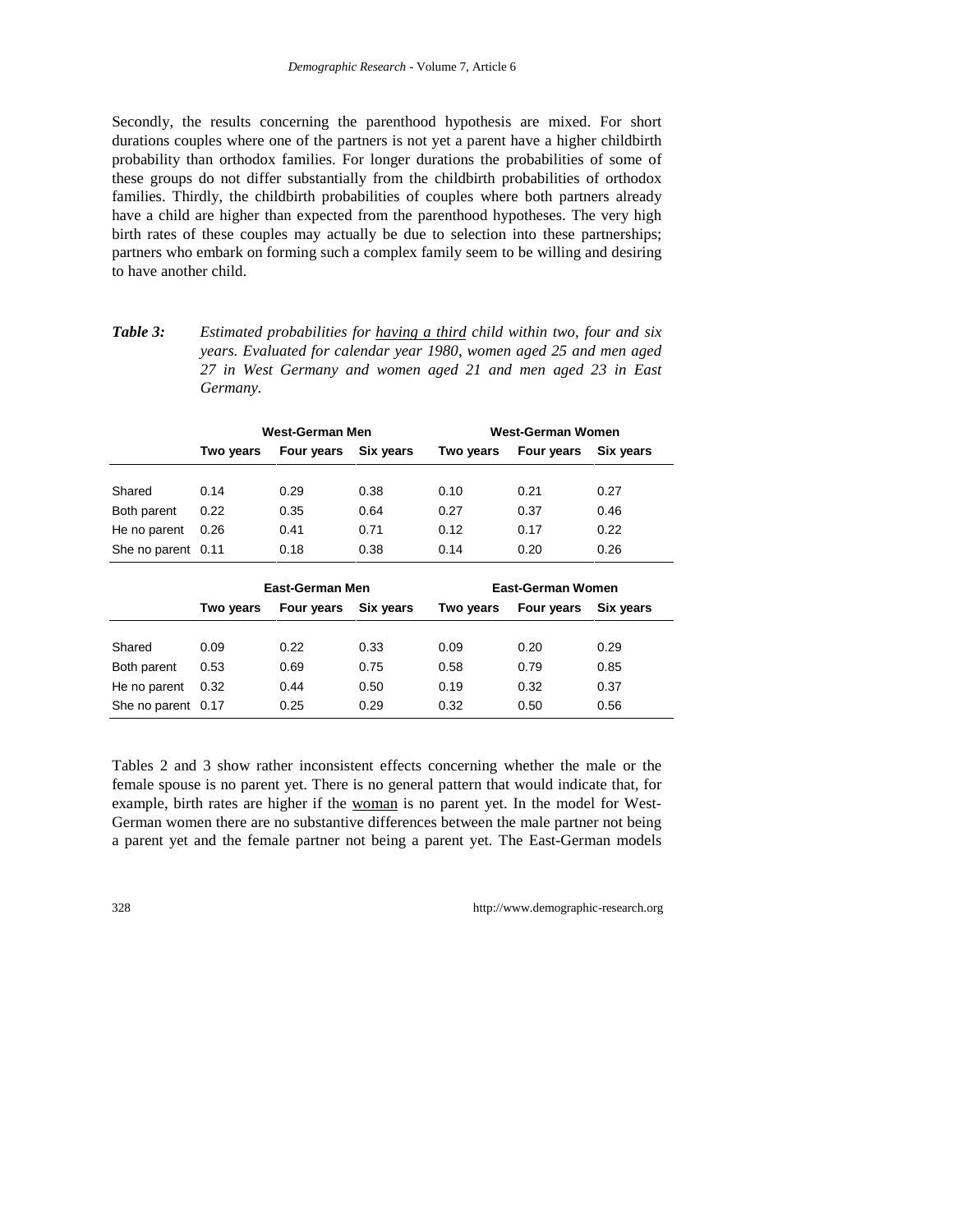show increased childbirth probabilities if the respondent is not yet a parent. In the present paper I can only speculate about reasons for this pattern. A possible explanation takes up the earlier discussed problems of identifying the other parent of respondents' children. If a child that is classified as a child of the respondent is in fact a shared child of the couple, the birth rate of couples where one partner is no parent yet is underestimated because some of the couples truly follow the lower birth rate of couples with a shared child. However, classifying children born up to three years before the start of the partnership as shared child of the couple reduces the discrepancy between birth rates of couples where the respondent or the partner is not yet a parent, but it does not change the basic pattern (no table).

The proportional hazard models in the present paper are specified exactly as the proportional-hazard model in the paper by Thomson et al. (in press). Differences in the estimates are due to differences in dealing with missing dates because Thomson and coauthors have made no imputations when dates were incomplete. The non-proportional hazard model presented here can be regarded as a test for whether the very high estimated parameters in the German samples in the paper by Thomson et al. are due to a model misspecification. However, the estimated parameters in the non-proportional hazard model are even larger than in the proportional hazard model. In this respect the non-proportional models confirm the conclusions about West Germany in the earlier paper, but they raise questions about the stability of the observed patterns over time at risk.

#### **6. Summary and discussion**

The present paper studies differences in birth rates of East- and West-German couples with different combinations of shared and non-shared children. The paper presents hazard-rate models for having another child that do not assume that the hazards for couples with and without shared children are proportional. Thereby the models can better take into account variations in the patterns of the timing of childbirth. This is important in the present study because couples with a shared child are assumed to be at risk for having another child since the birth of the previous child, while the time at risk for couples without a shared child starts at partnership formation. The results show that the timing of childbirth follows different patterns for these two groups, couples without a shared child having very high birth rates at short durations.

The hypotheses derived from the value-of-children approach are examined by computing the estimated probabilities for having a child within two, four or six years. These probabilities suggest some modifications of the union-confirmation and the parenthood hypotheses. Firstly, the results support the union-confirmation hypothesis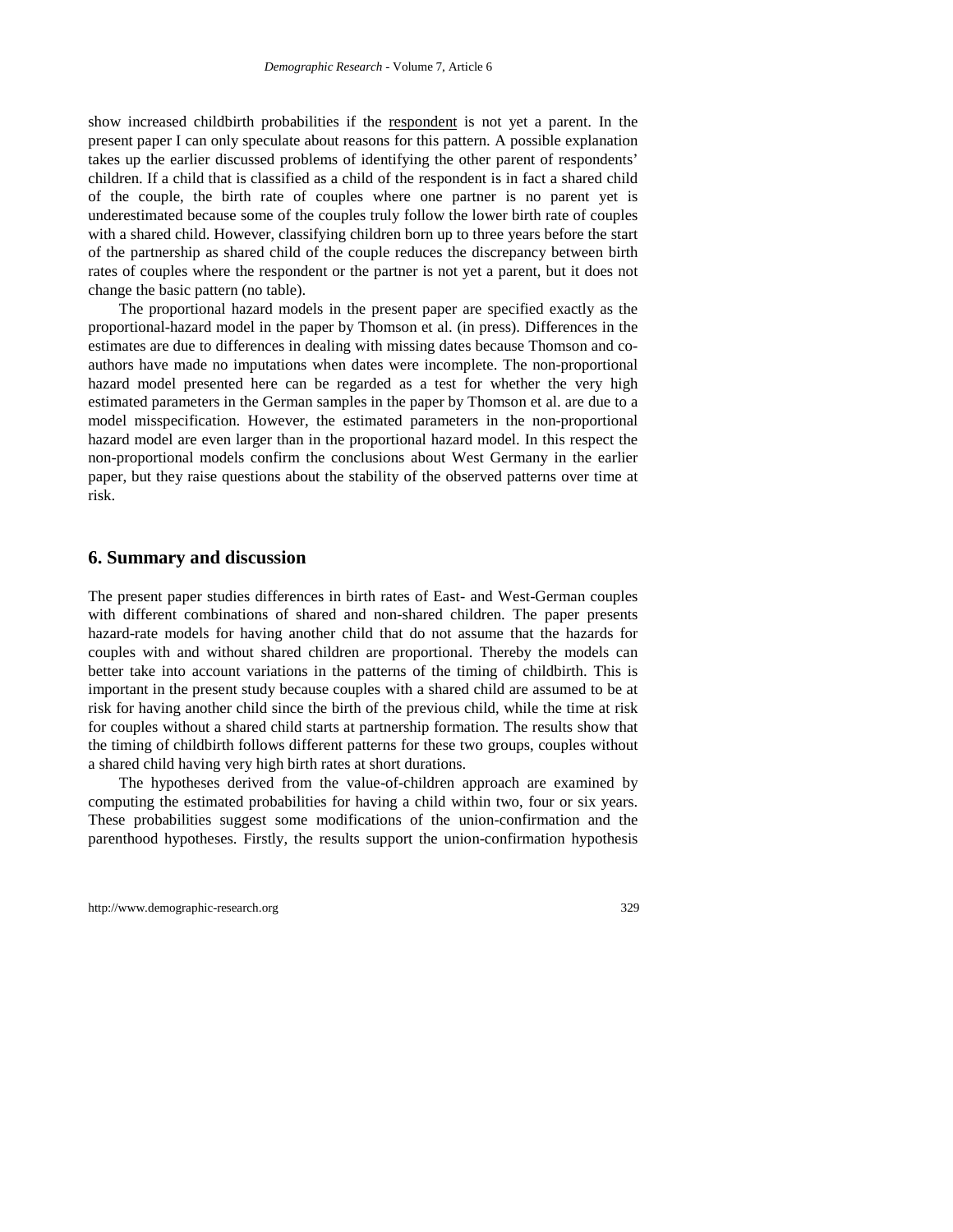for short-term durations. For longer durations, some of the predicted differences between the types of families do not emerge any more. The different child configurations at the beginning of a partnership seem to indicate different childbearing plans at that time, but the longer the decision to have another child is postponed the less the child configuration seems to matter.

Secondly, the high birth rates of couples formed by two parents demand another modification of the hypotheses formulated at the outset of the paper. The need for a confirmation of the union by a shared child may vary between couples. It may be especially those couples who embark on the adventure of forming a family where both partners bring a child from earlier relationships that the wish and the readiness for a shared child are comparatively high.

The suggested modifications of the union-commitment and the parenthood hypotheses are derived from the model estimated in this paper. Scholars may argue that instead of distinguishing two time patterns in the fertility models it would be better to estimate separate baseline rates for more types of families. The attempt has been made but the number of observations is so small that the estimated parameters are very volatile. Therefore, they are not presented here.

Another possible shortcoming of this paper is that it ignores issues of union stability. Stepfamilies are less stable than families with shared children only. Comparisons of childbirth probabilities between orthodox families and stepfamilies after six years may be misleading because more stepfamilies have dissolved by this time. The short-term differences in birth rates may actually reflect better the true differences in childbearing rates. Further research should incorporate aspects of union stability into models of fertility in stepfamilies and orthodox families.

## **7. Acknowledgement**

The paper profited greatly from the collaboration with the stepfamily group, especially from discussions with Betty Thomson. I thank the Swedish Social Science Research Council for financial support. Some work on the paper has been done at the Swedish Institute for Social Research and during a visit at the Max-Planck-Institute for Human Development in Berlin. The German Federal Institute for Population Research kindly provided the data. The software used for most of the analyses is the program aML written by Lee Lillard and W. A. Panis. Earlier versions of the paper have been presented at the conference on "Advances in Life Course Research" in Ringberg Castle, Lake Tegernsee in April 2000, at the Annual Meeting of the German Association for Population Studies in June 2001 and at a Demography Seminar at the University of Wisconsin-Madison in August 2001.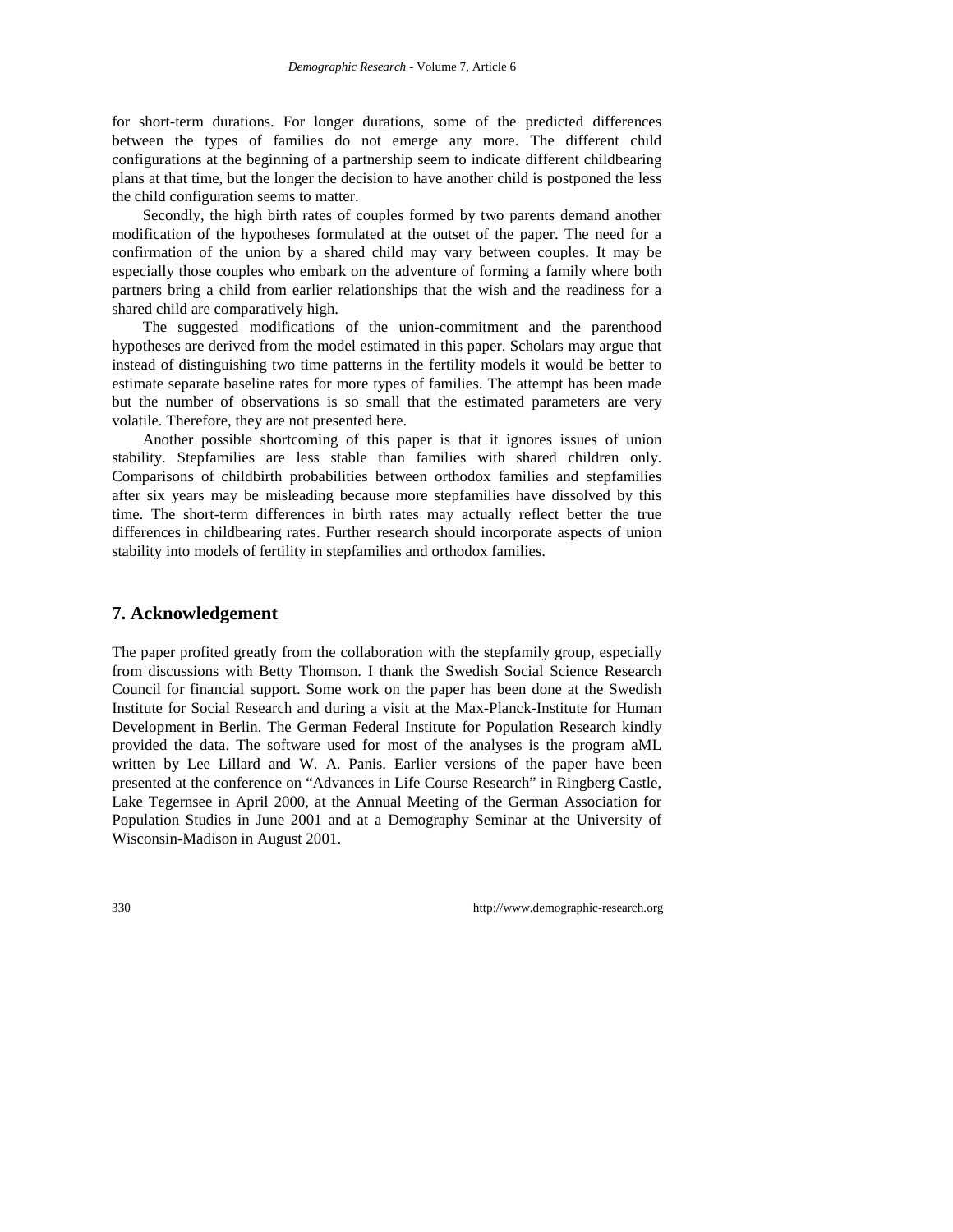## **Notes**

- 1. For an overview see Heerkerens (1986).
- 2. Extending prior childbearing information to both partners causes an additional problem. As Thomson describes, the NSFH does not provide direct information about the relationship between the current spouse and the respondent's children who have left home (Thomson 1997). Similar problems occur in the FFS data used in the present study. There is no direct information about the other parent of respondent's children who have left home.
- 3. The records are also censored at the conception of a multiple birth.
- 4. Further details about the data as well as analyses of family formation with the FFSdata are given in Hullen (1995).
- 5. The calculations are based on counting the number of partners in the partnership histories. Among West-German men, 54% had no partner and 8% had lived with more than two partners. Among West-German women, 39% had never lived with a partner and 8% had more than two partners. The corresponding numbers for East-German men are 31% and 11% and for East-German women 24% and 12%.
- 6. This corresponds to the procedure in Thomson and collaborators (in press).
- 7. Walter Bien and Markus Teubner (personal communication) have been so kind to check this interpretation with the data from the German Family Survey (GFS). The GFS provides dates of the beginning of the partnership as well as the dates of moving together. Their computations showed that in nearly all cases when East German men reported a common child born before moving together this child was indeed born after the date of the beginning of the partnership. Therefore, it seems to be appropriate to classify them as shared children of the couple.
- 8. Looking at the 3049 first children born during or before first partnerships, 307 of them are born in the year before the begin of the partnership, 112 and 61 in the two preceding years, and 117 more than three but no more than ten years before the start of the partnership. To test how sensitive the results are to the classification rules, the rules have been varied and children born up to two years and up to three years before a union have also been regarded as shared children of the couples. These modifications lead only to minor changes in outcomes of the multivariate models.
- 9. If the identification rules for shared children are modified and respondent's children born within three years before the partnership are considered as shared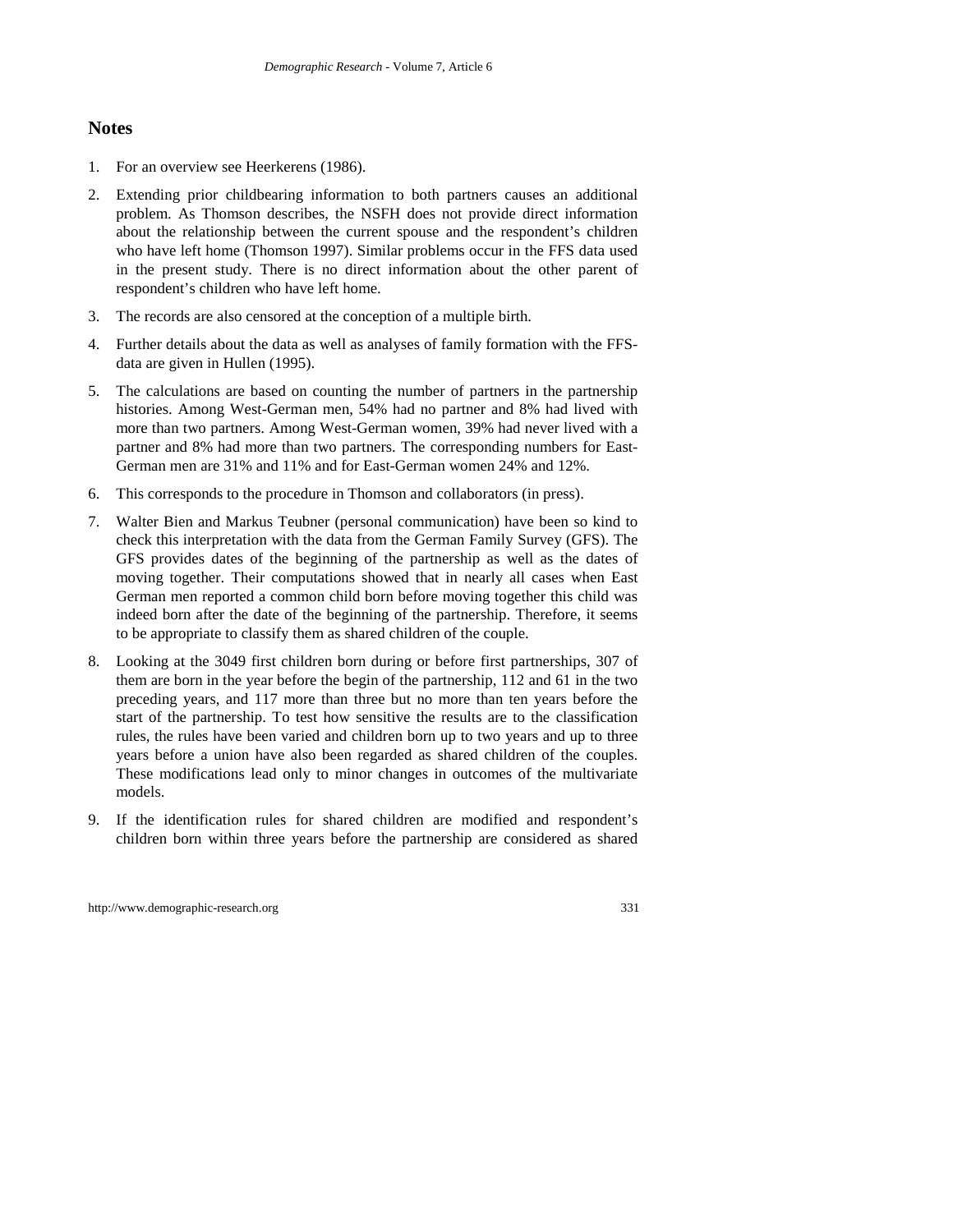children of the couple, the distributions change in the following way: 7 percent of partnerships of West-German men, and 9, 13, and 15 percent of partnerships of West-German women, East-German men and East-German women have a nonshared child.

- 10. The estimated slopes dur01, dur12, dur25 and dur5+ have been called  $s_0$ ,  $s_1$ ,  $s_2$  and  $s_3$  in section 3.2 and noshad01, noshad12, noshad25, and noshad5+ have been called  $s_{A0}$ ,  $s_{A1}$ ,  $s_{A2}$  and  $s_{A3}$ .
- 11. In the East-German samples there are very few observations for respondents aged 35 and above. Therefore, there is no node at age 35 for East-German respondents.
- 12. The Figures give approximations of the estimated hazard rates. The values for complete years are exact. They are connected by smoothed lines unless the smoothing procedure leads to negative values for estimated hazard rates.
- 13. The first probability in Table 2 the estimated probability of having a second child for partnerships of West-German men with a shared child – has been calculated as described below. Calendar year has been coded as years since 1970 and age as years since age 14. Therefore, the calendar year effect is evaluated for 10 years and the age effects at 11 years for women and at 13 years for men. Using the estimated coefficients from Appendix B, the probability of 0.36 is calculated as  $1 - \exp \left(-\frac{1}{2}\right)$  $(exp(-3.872 - 11*0.080 + 11*0.051 - 2*0.043 + 10*0.134) / 1.717$  \*  $(exp(1.717)-1)) - (exp(-3.872 - 11*0.080 + 11*0.051 - 2*0.043 + 10*0.134 + 1.717$  $-0.105$ ) /  $0.105 * (exp(2 * 0.105) - exp(0.105)))$ ].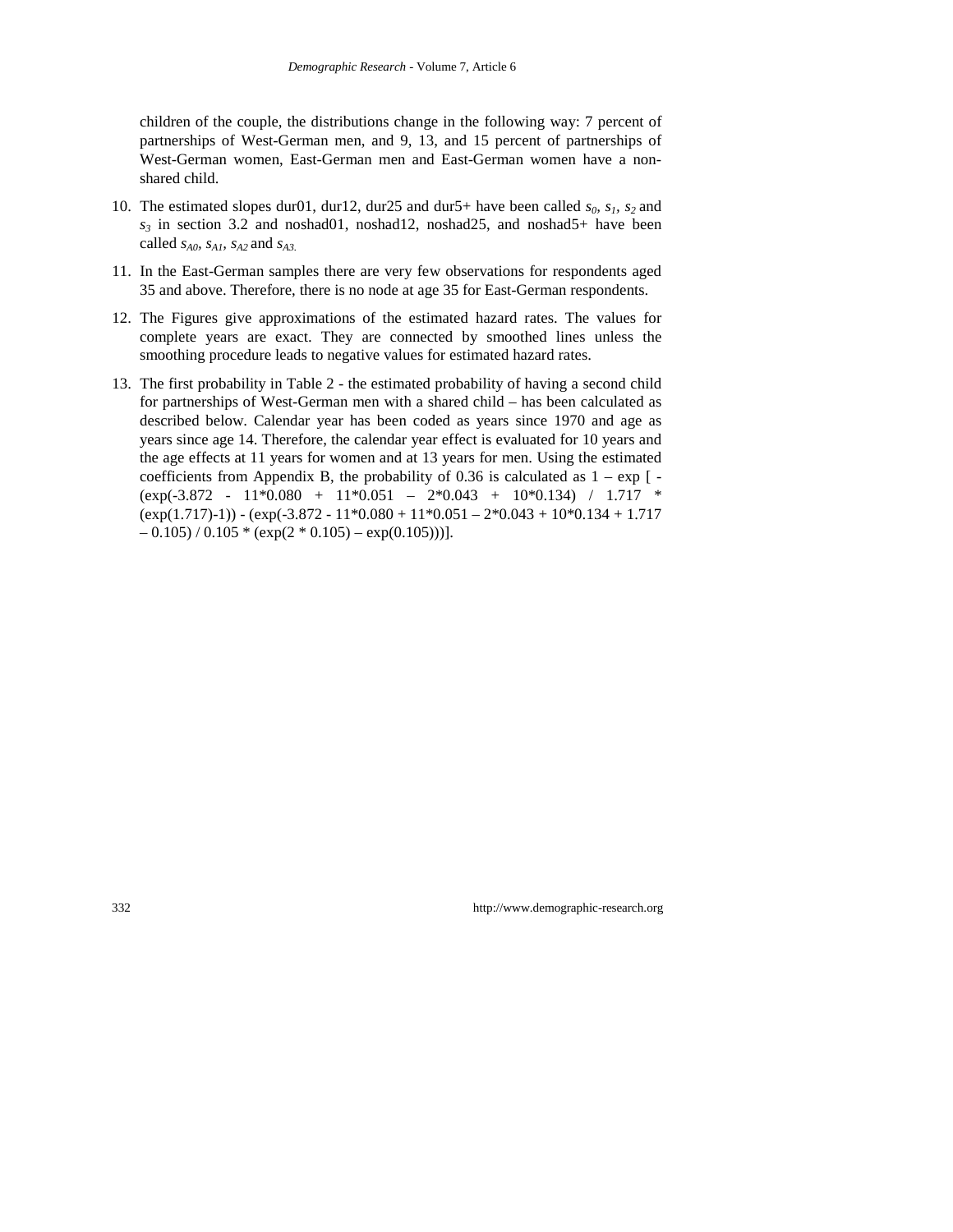#### **References**

- Andersen, Per K., Ørnulf Borgan, Richard D. Gill, Niels Keiding. (1992). Statistical Models Based on Counting Processes. New York: Springer.
- Bien, Walter, Angela Hartl, Markus Teubner. (2001). Stieffamilien in Deutschland. In: Deutsches Jugendinstitut (ed.). Das Forschungsjahr 2001. München: Deutsches Jugendinstitut e.V.: 87-108.
- Blake, Judith. (1979). Is Zero Preferred? American attitudes toward childlessness in the 1970s. *Journal of Marriage and the Family*, 41: 245-257.
- Buber, Isabella and Alexia Prskawetz. (2000). Fertility in Second Unions in Austria: Findings from the Austrian FFS. *Demographic Research*, http://www.demographic-research.org/Volumes/Vol3/2.
- Friedl, Ingrid. (1988). Stieffamilien. München: DJI Verlag Deutsches Jugendinstitut e.V.
- Furstenberg Jr, Frank F. (1987). Fortsetzungsehen. Ein neues Lebensmuster und seine Folgen. *Soziale Welt*, 38: 29-39*.*
- Ganong, Lawrence H. and Marylin Coleman. (1994). Remarried Family Relationships. Thousand Oakes: Sage.
- Griffith, Janet D., Helen P. Koo, C. M. Suchindran. (1985). Childbearing and Family in Remarriage. *Demography* 22: 73-88.
- Heekerens, Hans-Peter. (1986). Generatives Verhalten Wiederverheirateter. *Zeitschrift für Bevölkerungswissenschaft* 12: 503-517.
- Hobcraft, John, Kathleen Kiernan. (1995). Becoming a Parent in Europe. Discussion Paper WSP/116, Welfare State Program, London School of Economics.
- Hullen, Gert. (1995). Lebensverläufe in West- und Ostdeutschland. Opladen: Leske+Budrich.
- Huinink, Johannes, Michael Wagner. (1995). Partnerschaft, Ehe und Familie in der DDR. In: Huinink, Johannes, Karl Ulrich Mayer, Martin Diewald et al. (eds.). Kollektiv und Eigensinn. Berlin: Akademie Verlag: 145-188.
- Jeffries, Julie, Ann Berrington, Ian Diamond. (2000). Childbearing Following Marital Dissolution in Britain. *European Journal of Population* 16: 193-210.
- Lillard, Lee A. (1993). Simultaneous Equations for Hazards. *Journal of Econometrics* 56: 189-217.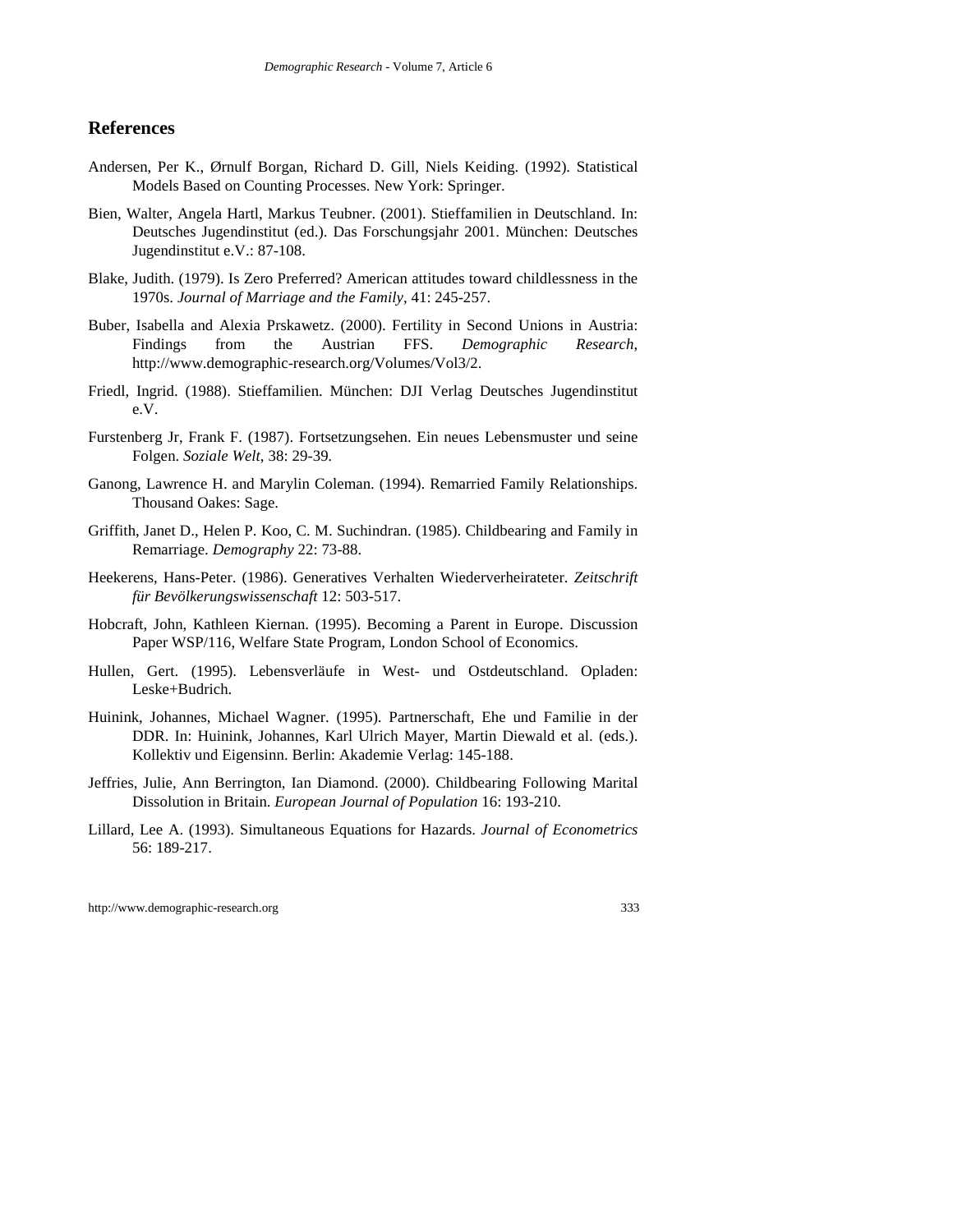- Lillard, Lee A., Constantijn W. A. Panis. (2000). aML Multilevel Multiprocess Statistical Software, Release 1.0. Los Angeles: EconWare.
- Nave-Herz, Rosemarie. (1994). Familie heute. Wandel der Familienstrukturen und Folgen für die Erziehung. Darmstadt: Wissenschaftliche Buchgesellschaft.
- Pohl, Katharina. (1995). Familienbildung und Kinderwunsch in Deutschland Design und Struktur des deutschen FFS, Materialien zur Bevölkerungswissenschaft Heft 82a, Federal Institute for Population Research, Wiesbaden.
- Schneider, Norbert F., Walter Bien. (1998): Nichteheliche Elternschaft Formen, Entwicklung, rechtliche Situation. In: Walter Bien, Norbert Schneider (eds.). Kind ja, Ehe nein?. Opladen: Leske + Budrich: 1-40.
- Thomson, Elizabeth. (1997). Her, His and Their Children: Influences on Couple Childbearing Decisions. NSFH Working Paper No. 76, Center for Demography and Ecology, University of Wisconsin-Madison.
- Thomson, Elizabeth, Jan M. Hoem, Amy Godecker. (1999). Selection Processes in Stepfamily Fertility. Paper presented at the European Population Conference, The Hague, The Netherlands, August 29-September 4, 1999.
- Thomson, Elizabeth, Jan M. Hoem, Andres Vikat, Isabella Buber et al. (in press). Childbearing in Stepfamilies: How Parity Matters. In: E. Klijzing and M. Corijn (eds.). Fertility and partnership in Europe: findings and lessons from comparative research. Volume II. Geneva/New York: United Nations.
- Vikat, Andres, Elizabeth Thomson, Jan M. Hoem. (1999). Stepfamily Fertility in Contemporary Sweden: The impact of childbearing before the current union. *Population Studies* 53: 211-225
- Walper, Sabine. (1993). Stiefkinder. In: Markefka, Manfred, Bernhard Nauck. (eds.). Handbuch der Kindheitsforschung. Neuwied: Luchterhand: 429-438.
- Wineberg, Howard. (1990). Childbearing after Remarriage. *Journal of Marriage and the Family* 52: 31-38.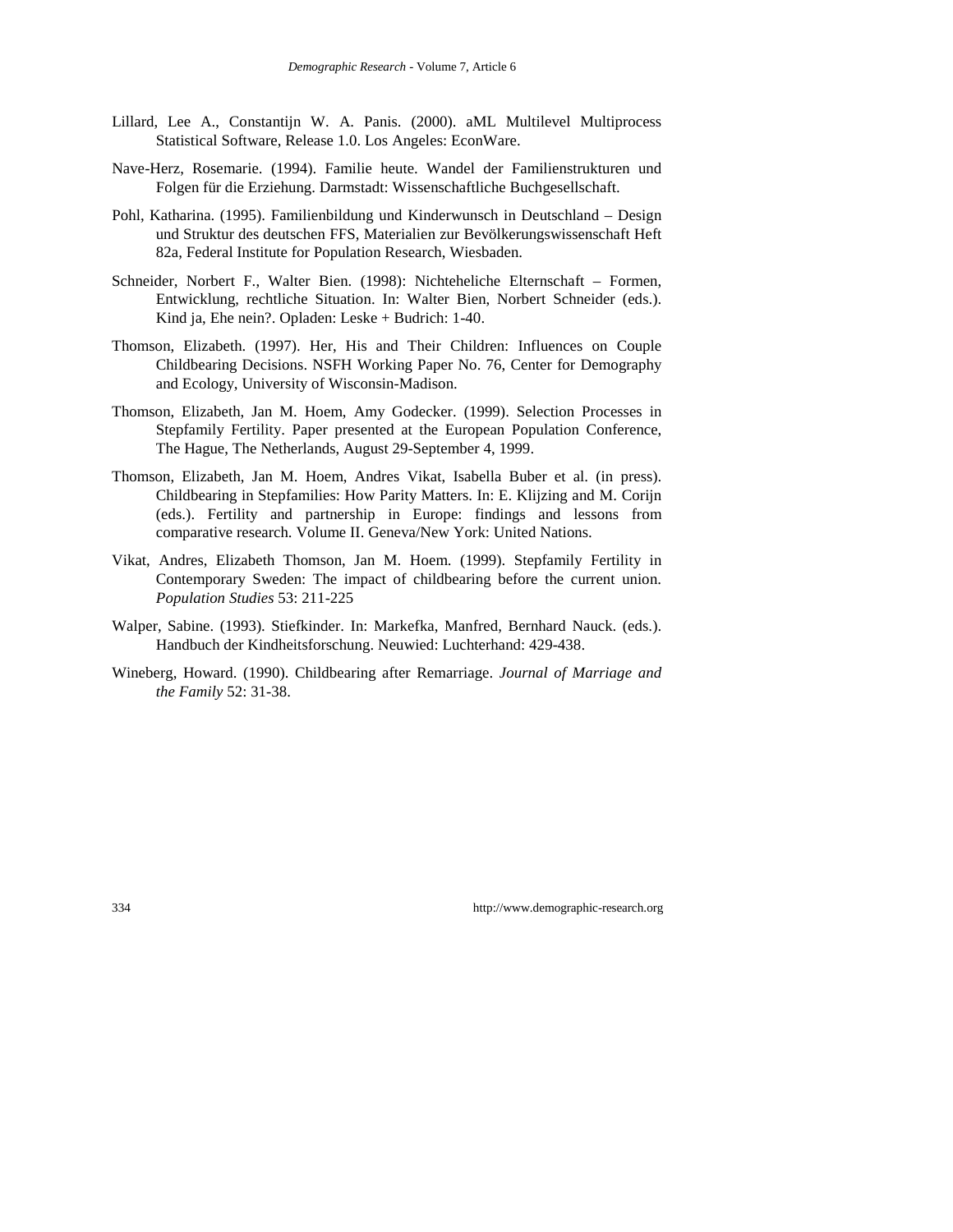|                                                                                     | <b>West Men</b> | <b>West Women</b> | <b>East Men</b> | <b>East Women</b> |
|-------------------------------------------------------------------------------------|-----------------|-------------------|-----------------|-------------------|
|                                                                                     |                 |                   |                 |                   |
| Number of respondents                                                               | 2024            | 3012              | 1992            | 2984              |
| Number of partnerships <sup>a</sup>                                                 | 1154            | 2204              | 1648            | 2743              |
| respondent's number of partner-<br>ships unclear <sup>b</sup>                       | 26              | 60                | 27              | 30                |
| East-German partnerships that<br>start after January 1990                           |                 |                   | 179             | 228               |
| start year of partnership missing                                                   | 13              | 26                | 70              | 138               |
| end date of partnership missing <sup>c</sup>                                        | 27              | 59                | 44              | 78                |
| end date of previous partnership<br>missing                                         | 11              | 15                | 9               | 14                |
| unions overlap <sup>d</sup>                                                         | 12              | 15                | 10              | 33                |
| births less 7 months apart <sup>d</sup>                                             | 4               | $\overline{7}$    | 14              | 8                 |
| under 14 years at eventde                                                           | 13              | 17                | 22              | 14                |
| 7 months before interview <sup>f</sup>                                              | 14              | 30                | $\Omega$        | $\Omega$          |
| type of child born before                                                           | 48              | 88                | 111             | 147               |
| partnership not given                                                               |                 |                   |                 |                   |
| child cannot be classified <sup>9</sup>                                             | 13              | 47                | 33              | 48                |
| non-shared child born during<br>partnership                                         | 11              | 14                | 12              | 25                |
| spouse's number of pre-union<br>children missing or different<br>from child history | 9               | 22                | 11              | 23                |
| Resulting number of partnerships                                                    | 952             | 1804              | 1106            | 1958              |
| These consist of three types:                                                       |                 |                   |                 |                   |
| stepfamily                                                                          | 84              | 203               | 308             | 514               |
| childless throughout partnersh.                                                     | 450             | 662               | 252             | 279               |
| no stepfamily, shared child                                                         | 418             | 939               | 546             | 1165              |

*Appendix A: Overview over sample selection. Numbers refer to stepwise exclusion.*

Notes: a Number of partnership spells reported in the partnership history.

b Total number of partnerships or total number of marriages missing; also five respondents with missing or implausible histories excluded.

c End date of partnership missing, or equal start date, or precedes start date.

d All partnerships of the respondent are excluded.

e Respondent or partner less than 14 years old at partnership formation or childbirth.

f Partnership starts less than 7 months before the interview.

g Missing dates of childbirth or of joining or leaving the household do not allow to properly classify the child for the current partnership. Four respondents married before age 14 and are excluded.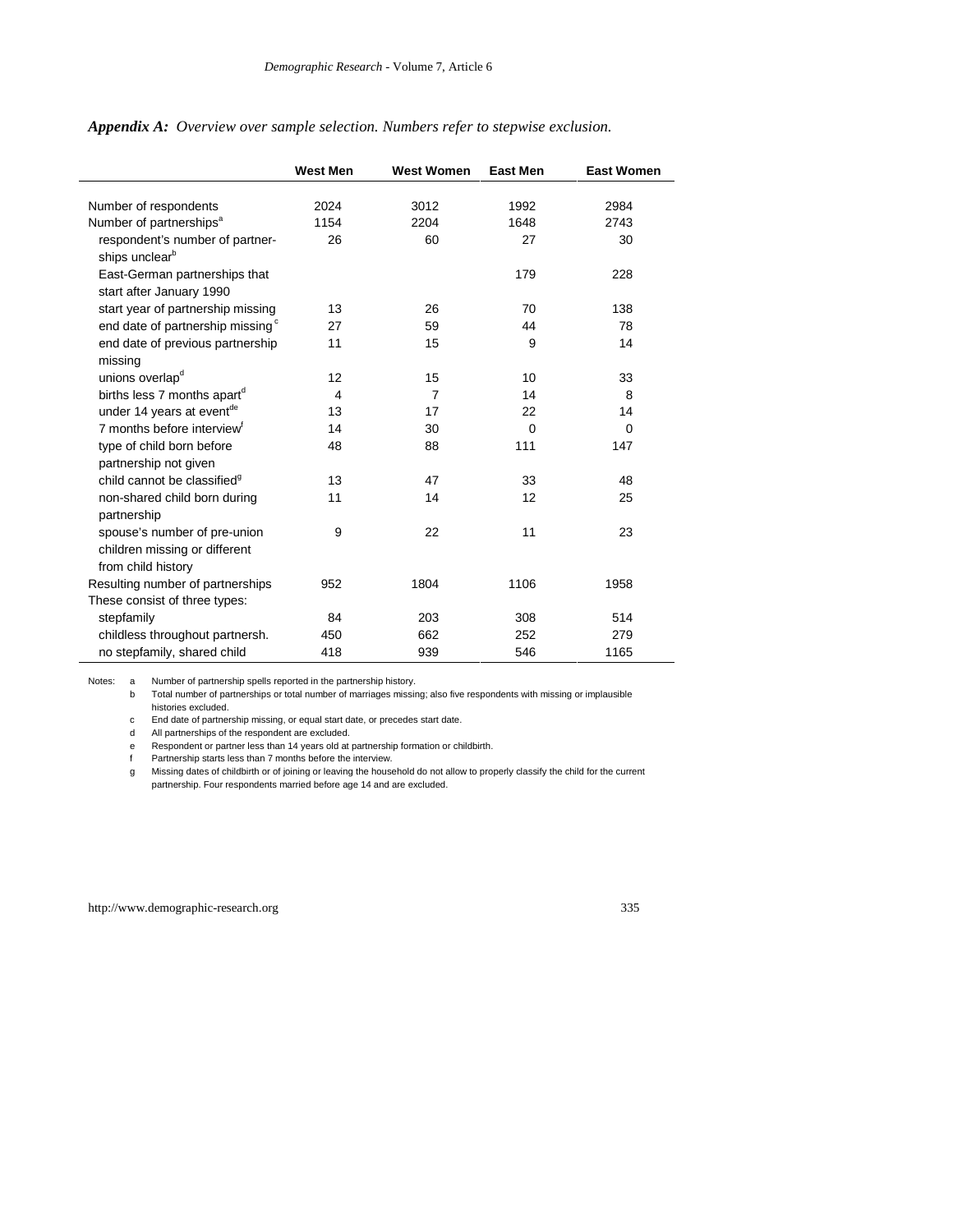*Appendix B: Log-linear hazard rate models for childbirth. Proportional and nonproportional models for West-German sample. Standard errors in parentheses.*

|                   |              | West-German Men  |              | West-German Women |  |  |
|-------------------|--------------|------------------|--------------|-------------------|--|--|
|                   | Proportional | Non-proportional | Proportional | Non-proportional  |  |  |
| dur <sub>01</sub> | 1.571 ***    | 1.706 ***        | 1.170 ***    | 1.503 ***         |  |  |
|                   | (.418)       | (.453)           | (.226)       | (.262)            |  |  |
| dur12             | .045         | .127             | .150         | .205              |  |  |
|                   | (.214)       | (.222)           | (.134)       | (.140)            |  |  |
| dur <sub>25</sub> | $-.103$      | $-137$           | $-.225$ ***  | $-.230$ ***       |  |  |
|                   | (.085)       | (.086)           | (.054)       | (.057)            |  |  |
| $dur5+$           | $-.255**$    | $-.245**$        | $-.386***$   | $-458$ ***        |  |  |
|                   | (.105)       | (.105)           | (.068)       | (.081)            |  |  |
| totpar2           | $-1.111***$  | $-1.114$ ***     | $-1.137***$  | $-1.146$ ***      |  |  |
|                   | (.156)       | (.157)           | (.098)       | (.099)            |  |  |
|                   | $-1.737***$  | $-1.726$ ***     | $-1.175$ *** | $-1.194$ ***      |  |  |
| totpar3           |              |                  |              |                   |  |  |
|                   | (.366)       | (.376)           | (.190)       | (.192)            |  |  |
| totpar4+          | $-1.713*$    | $-1.699*$        | $-2.511***$  | $-2.522$ ***      |  |  |
|                   | (.908)       | (.921)           | (.701)       | (.709)            |  |  |
| noshared          | .696         | 1.599            | .988 **      | $2.604***$        |  |  |
|                   | (.718)       | (1.308)          | (.425)       | (.628)            |  |  |
| shenopar          | $-0.930$     | $-777$           | $-.801*$     | $-.737$           |  |  |
|                   | (.813)       | (.842)           | (.456)       | (.509)            |  |  |
| henopar           | .018         | .178             | $-.936**$    | $-0.894*$         |  |  |
|                   | (.767)       | (.895)           | (.452)       | (.502)            |  |  |
| shared1+          | .140         | .144             | .647 ***     | $.647***$         |  |  |
|                   | (.427)       | (.438)           | (.211)       | (.211)            |  |  |
| shared2+          | 1.857 ***    | 1.868 ***        | .483         | .481              |  |  |
|                   | (.522)       | (.521)           | (.435)       | (.444)            |  |  |
| wage < 25         | $-.079**$    | $-.080**$        | $-.042*$     | $-0.049**$        |  |  |
|                   | (.038)       | (.039)           | (.022)       | (.022)            |  |  |
| wage2530          | $-0.012$     | $-0.013$         | $-.012$      | $-.004$           |  |  |
|                   | (.057)       | (.058)           | (.037)       | (.038)            |  |  |
| wage3035          | $-.223*$     | $-.221$ *        | $-.049$      | $-.078$           |  |  |
|                   | (.119)       | (.121)           | (.090)       | (.094)            |  |  |
| wage35+           | $-069$       | $-069$           | $-.589$      | $-.580$           |  |  |
|                   | (.199)       | (.198)           | (.541)       | (.545)            |  |  |
| mage<25           | .054         | .051             | .007         | .005              |  |  |
|                   | (.052)       | (.053)           | (.030)       | (.030)            |  |  |
| mage2530          | $-.045$      | $-0.044$         | $.049*$      | $.050*$           |  |  |
|                   | (.054)       | (.054)           | (.026)       | (.026)            |  |  |
| mage3035          | .144         | .145             | $-0.037$     | $-0.034$          |  |  |
|                   | (.103)       | (.103)           | (.038)       | (.040)            |  |  |
| mage35+           | .439         | .504             | $-0.013$     | $-.004$           |  |  |
|                   | (.364)       | (.408)           | (.039)       | (.041)            |  |  |
| bef1980           | $.131*$      | $.132*$          |              | .020              |  |  |
|                   |              |                  | .017         |                   |  |  |
|                   | (.076)       | (.077)           | (.032)       | (.032)            |  |  |
| aft1980           | $-.039**$    | $-.041**$        | .019         | $.020*$           |  |  |
|                   | (.019)       | (.019)           | (.011)       | (.012)            |  |  |
| constant          | $-3.740$ *** | $-3.847$ ***     | $-2.628$ *** | $-2.897***$       |  |  |
|                   | (.835)       | (.849)           | (.372)       | (.382)            |  |  |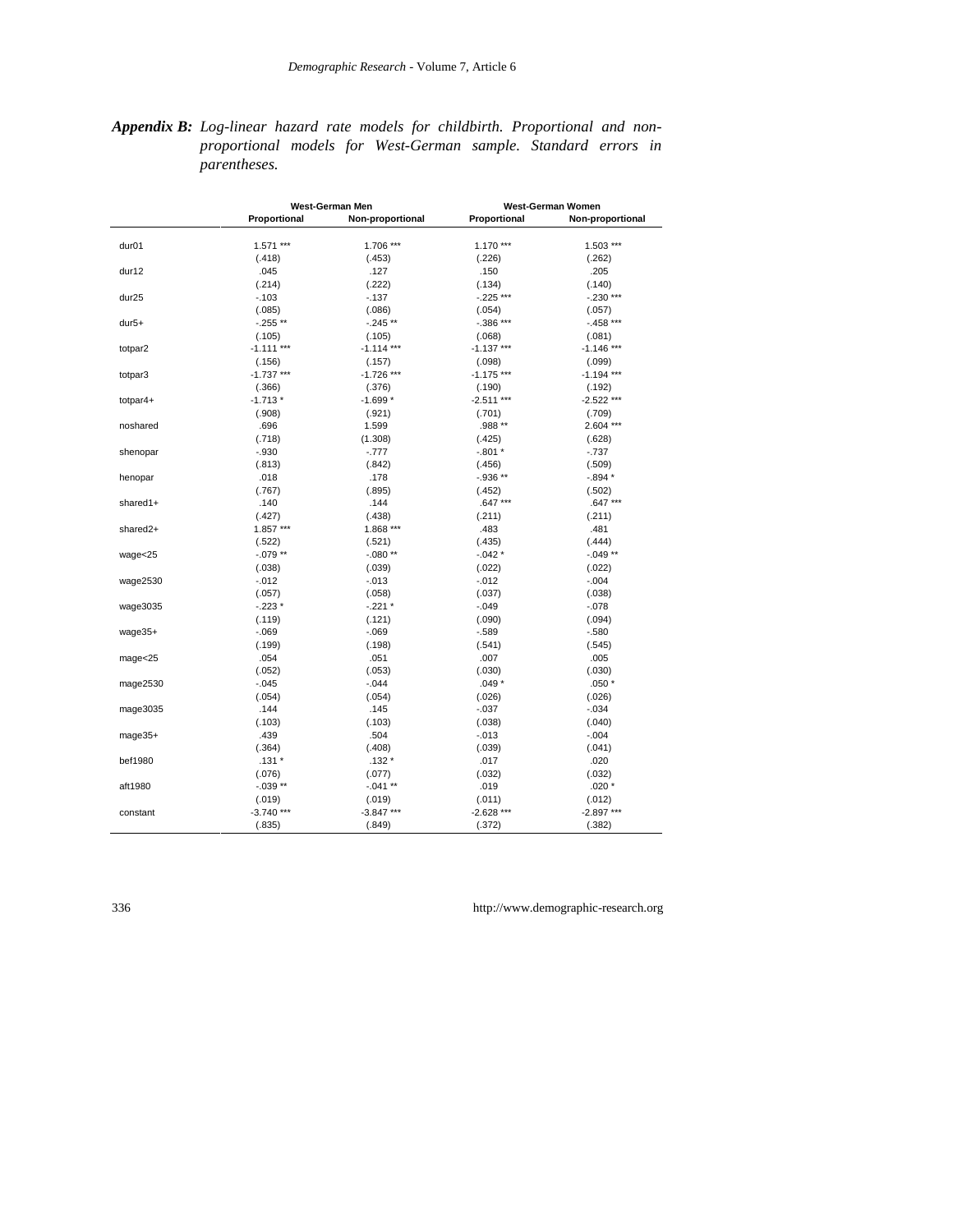#### *Appendix B: Log-linear hazard rate models for childbirth. Proportional and nonproportional models for West-German sample. Standard errors in parentheses. (Continued)*

|          |              | West-German Men  |              | West-German Women |
|----------|--------------|------------------|--------------|-------------------|
|          | Proportional | Non-proportional | Proportional | Non-proportional  |
| noshad01 |              | $-.709$          |              | $-1.554$ ***      |
|          |              | (1.209)          |              | (.585)            |
| noshad12 |              | $-1.983$         |              | $-1.162**$        |
|          |              | (1.250)          |              | (.547)            |
| noshad25 |              | .946             |              | .269              |
|          |              | (.618)           |              | (.194)            |
| noshad5+ |              | $-.359$          |              | $.397***$         |
|          |              | (1.539)          |              | (.150)            |
| $In-L$   | $-1588.6$    | $-1583.6$        | $-3806.0$    | $-3784.9$         |

Note: "\*' p<0.10, '\*\*' p<0.05, '\*\*\*' p<0.01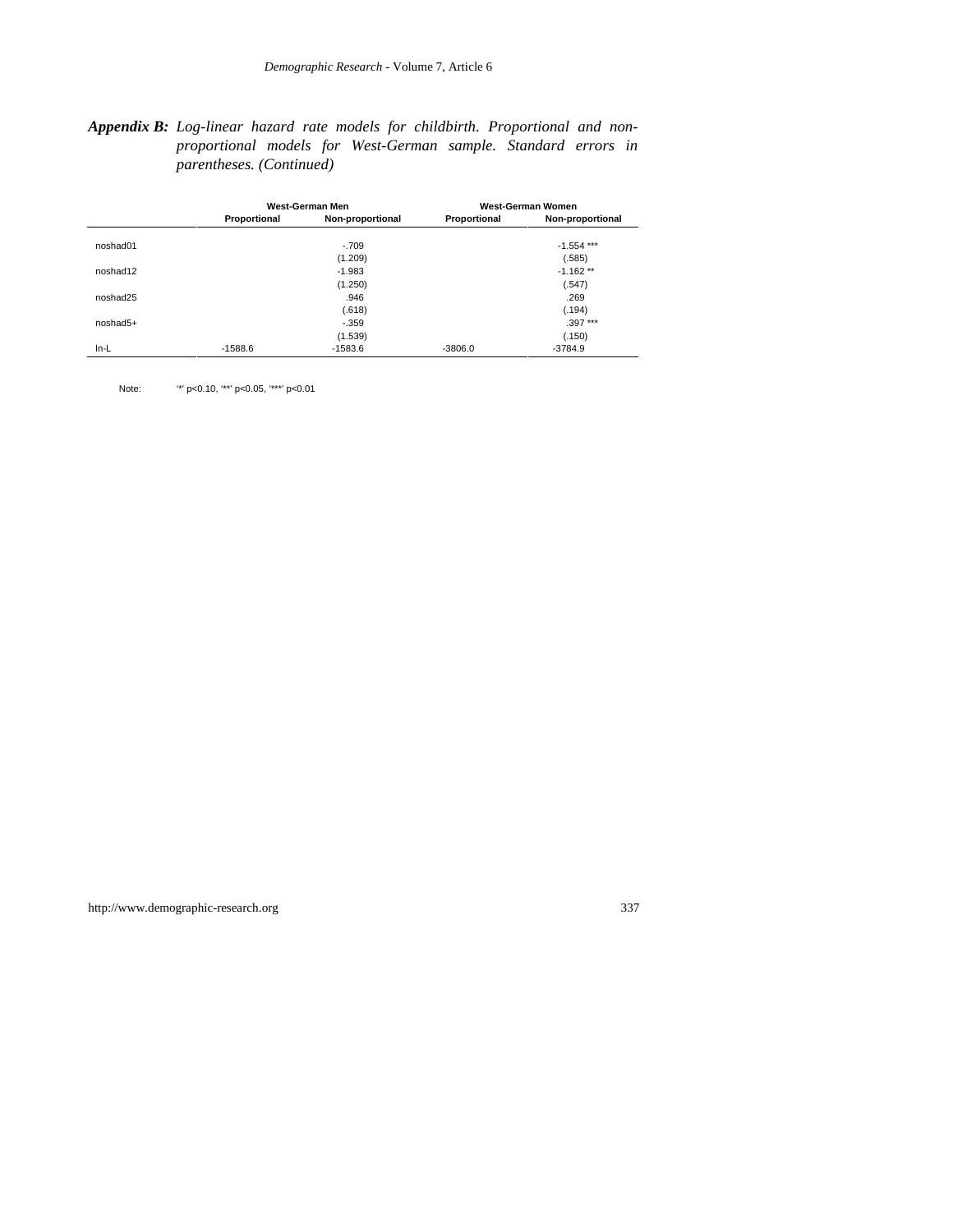#### *Appendix C: Log-linear hazard rate models for childbirth. Proportional and nonproportional models for East-German sample. Standard errors in parentheses.*

|                   |              | East-German Men |              | East-German Women |  |  |
|-------------------|--------------|-----------------|--------------|-------------------|--|--|
|                   | Proportional | Nonproportional | Proportional | Nonproportional   |  |  |
| dur <sub>01</sub> | .484 *       | $1.051 *$       | .994 ***     | 1.592 *           |  |  |
|                   | (.250)       | (.352)          | (.178)       | (.239)            |  |  |
| dur12             | .268         | .365 *          | $.203*$      | .173              |  |  |
|                   |              |                 |              |                   |  |  |
|                   | (.186)       | (.206)          | (.120)       | (.130)            |  |  |
| dur <sub>25</sub> | $-0.015$     | $-0.007$        | $-.087*$     | $-060$            |  |  |
|                   | (.067)       | (.069)          | (.045)       | (.049)            |  |  |
| $dur5+$           | $-.324$ ***  | $-.355*$        | $-.089*$     | $-.104*$          |  |  |
|                   | (.097)       | (.098)          | (.047)       | (.050)            |  |  |
| totpar2           | $-1.292$ *** | $-1.295*$       | $-1.343$ *** | $-1.357*$         |  |  |
|                   | (.157)       | (.159)          | (.096)       | (.097)            |  |  |
| totpar3           | $-1.468***$  | $-1.502*$       | $-1.444$ *** | $-1.430*$         |  |  |
|                   | (.243)       | (.245)          | (.187)       | (.191)            |  |  |
| totpar4+          | $-.451$      | $-.490$         | $-1.525$ *** | $-1.564*$         |  |  |
|                   | (.302)       | (.299)          | (.357)       | (.366)            |  |  |
| noshared          | $1.703***$   | $3.243*$        | $2.073***$   | $3.522*$          |  |  |
|                   | (.263)       | (.448)          | (.198)       | (.341)            |  |  |
| shenopar          | $-1.343$ *** | $-1.392*$       | $-.744$ ***  | $-.821*$          |  |  |
|                   | (.338)       | (.389)          | (.217)       | (.241)            |  |  |
| henopar           | $-0.577**$   | $-0.684*$       | $-1.462$ *** | $-1.396*$         |  |  |
|                   | (.282)       | (.337)          | (.210)       | (.231)            |  |  |
| shared1+          | 1.281 ***    | $1.275*$        | 1.072 ***    | $1.084*$          |  |  |
|                   | (.194)       | (.195)          | (.137)       | (.137)            |  |  |
| shared2+          | .138         | .156            | $-150$       | $-165$            |  |  |
|                   | (.346)       | (.349)          | (.319)       | (.320)            |  |  |
| wage < 25         | $-063*$      | $-.083*$        | $-.034$      | $-0.044*$         |  |  |
|                   | (.035)       | (.035)          | (.022)       | (.022)            |  |  |
|                   | $-.065$      | $-0.042$        | $-.157***$   | $-145*$           |  |  |
| wage2530          |              |                 |              |                   |  |  |
|                   | (.055)       | (.059)          | (.041)       | (.042)            |  |  |
| wage3035          | .002         | .019            | $-265**$     | $-259*$           |  |  |
|                   | (.092)       | (.104)          | (.130)       | (.131)            |  |  |
| wage35+           | $-.178$      | $-153$          |              |                   |  |  |
|                   | (.156)       | (.156)          |              |                   |  |  |
| $mag$ e< $25$     | .064         | .050            | $-0.008$     | $-0.015$          |  |  |
|                   | (.043)       | (.043)          | (.029)       | (.029)            |  |  |
| mage2530          | .040         | .051            | $-.003$      | $-.004$           |  |  |
|                   | (.042)       | (.044)          | (.024)       | (.024)            |  |  |
| mage3035          | $-.094$      | $-0.093$        | .008         | .015              |  |  |
|                   | (.103)       | (.105)          | (.033)       | (.033)            |  |  |
| $mage35+$         |              |                 | $-0.054**$   | $-.043$           |  |  |
|                   |              |                 | (.026)       | (.029)            |  |  |
| bef1980           | $-.001$      | .002            | $.051*$      | $.050*$           |  |  |
|                   | (.052)       | (.052)          | (.028)       | (.029)            |  |  |
| aft1980           | $-.068$ ***  | $-0.067$ *      | $-.045$ ***  | $-0.044*$         |  |  |
|                   | (.019)       | (.019)          | (.012)       | (.012)            |  |  |
| constant          | $-2.173$ *** | $-2.493*$       | $-2.601$ *** | $-3.003*$         |  |  |
|                   | (.524)       | (.543)          | (.371)       | (.392)            |  |  |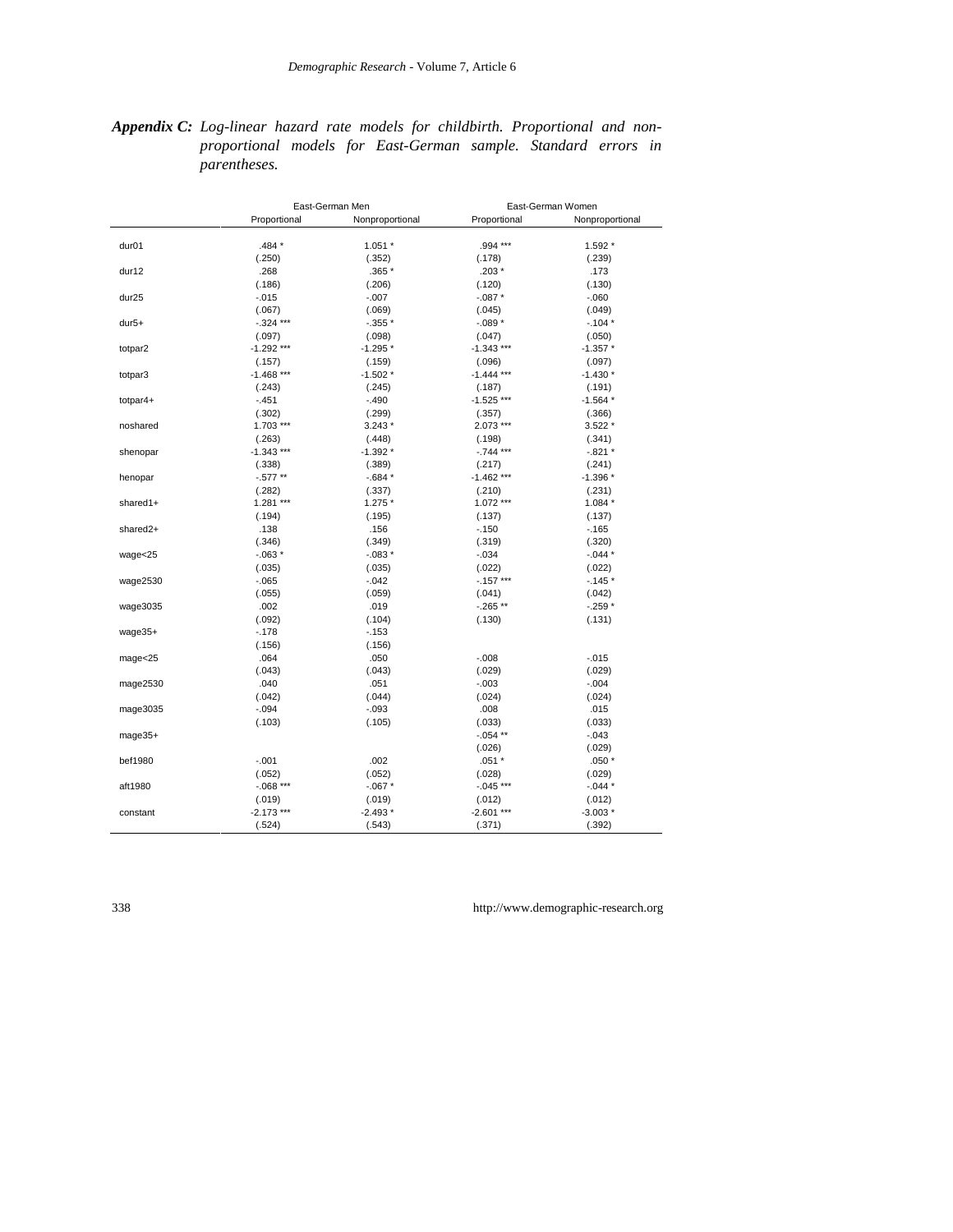#### *Appendix C: Log-linear hazard rate models for childbirth. Proportional and nonproportional models for East-German sample. Standard errors in parentheses. (Continued)*

|            |              | East-German Men |              | East-German Women |
|------------|--------------|-----------------|--------------|-------------------|
|            | Proportional | Nonproportional | Proportional | Nonproportional   |
| noshad01   |              | $-1.292*$       |              | $-1.607*$         |
|            |              | (.546)          |              | (.392)            |
| Noshad12   |              | $-.729$         |              | .064              |
|            |              | (.554)          |              | (.334)            |
| Noshad25   |              | $-.273$         |              | $-0.343*$         |
|            |              | (.306)          |              | (.173)            |
| $noshad5+$ |              | $-212$          |              | .054              |
|            |              | (1.143)         |              | (.129)            |
| $In-L$     | $-2850.8$    | $-2832.7$       | $-5037.3$    | $-5016.1$         |

Note: "\*' p<0.10, "\*\*' p<0.05, "\*\*\*' p<0.01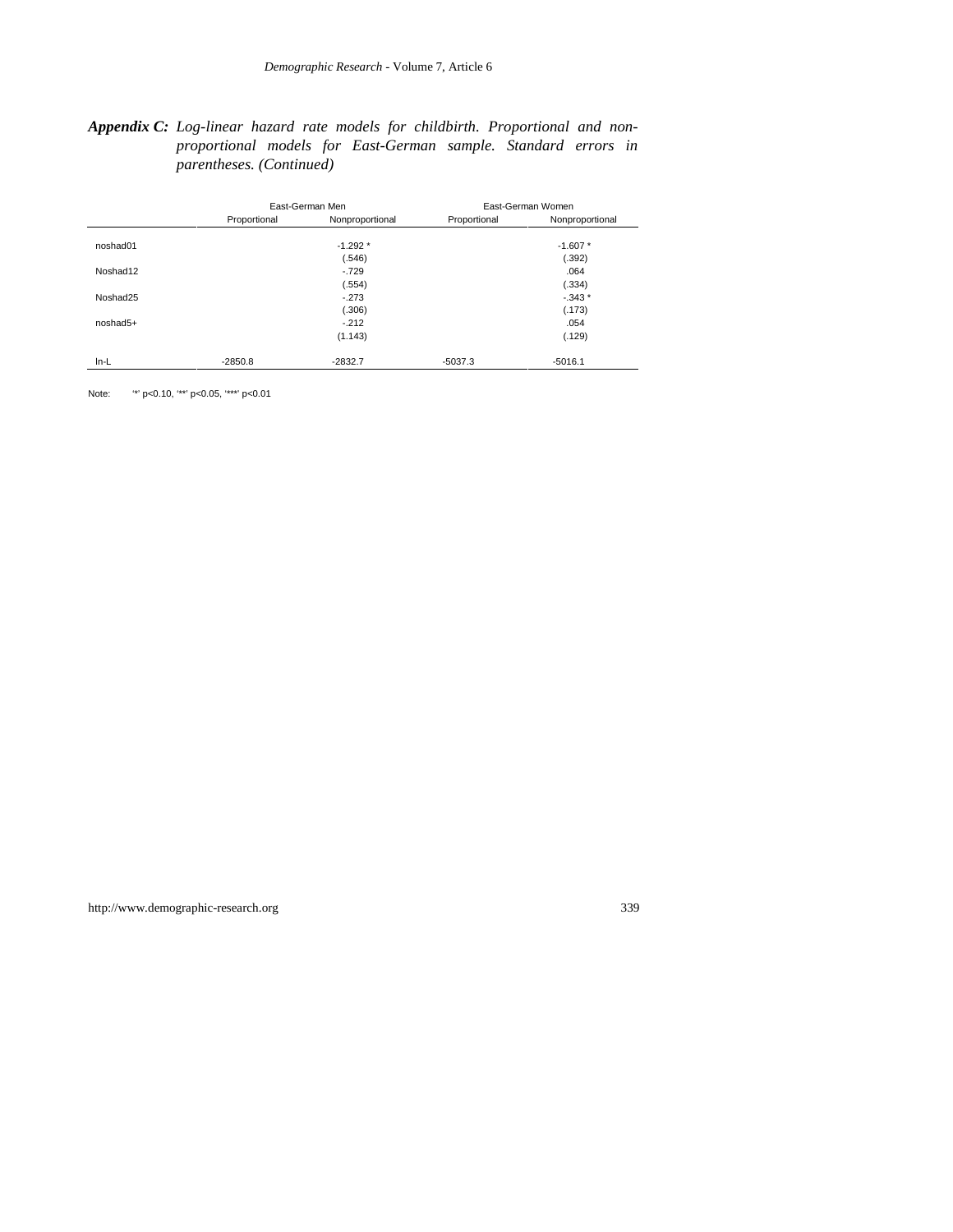*Appendix D: Figures a) to d) (Estimated fertility rates from proportional model)*



*Figure a): Estimated Fertility Rates; West-German Men; Proportional Hazard Model*

Note: Model evaluated for the year 1980, parity two, women aged 25 and men aged 27.

*Figure b): Estimated Fertility Rates; West-German Women; Proportional Hazard Model*



Note: Model evaluated for the year 1980, parity two, women aged 25 and men aged 27.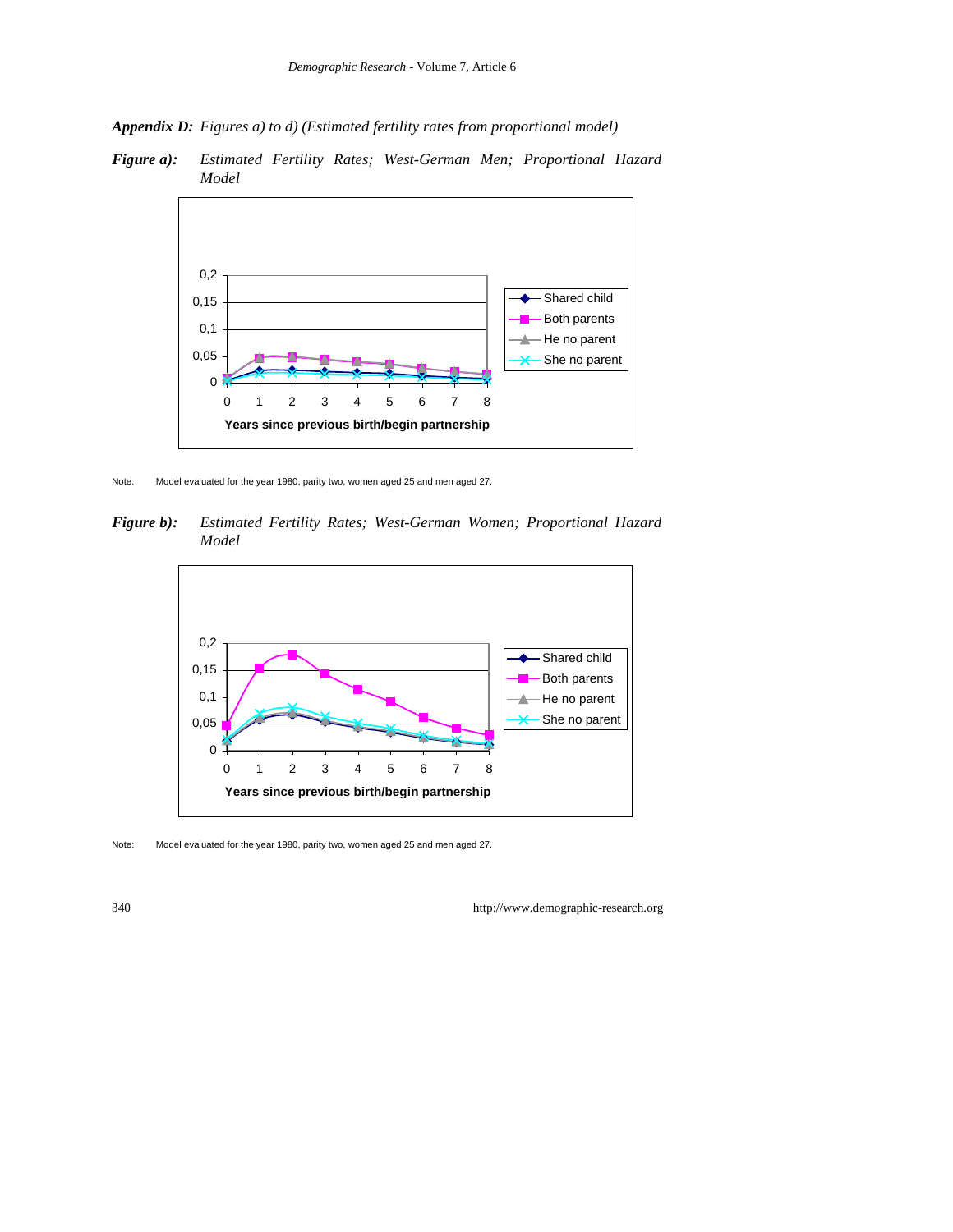*Figure c): Estimated Fertility Rates; East-German Men; Proportional Hazard Model*



Note: Model evaluated for the year 1980, parity two, women aged 23 and men aged 25.

*Figure d): Estimated Fertility Rates; East-German Women; Proportional Hazard Model*



Note: Model evaluated for the year 1980, parity two, women aged 23 and men aged 25.